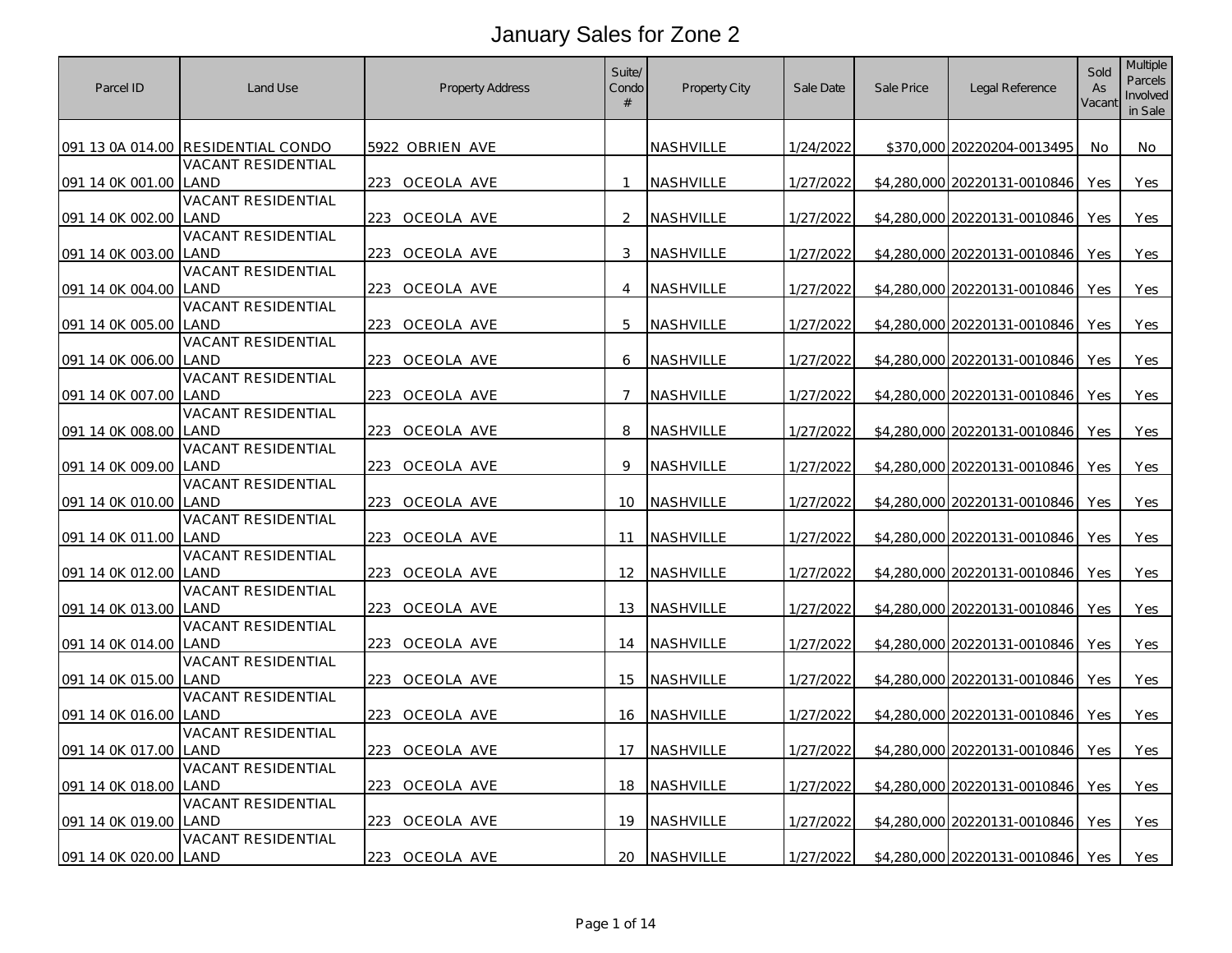| Parcel ID        | Land Use                          | <b>Property Address</b> | Suite/<br>Condo<br># | <b>Property City</b> | Sale Date | Sale Price | Legal Reference              | Sold<br>As<br>Vacant | <b>Multiple</b><br>Parcels<br>Involved<br>in Sale |
|------------------|-----------------------------------|-------------------------|----------------------|----------------------|-----------|------------|------------------------------|----------------------|---------------------------------------------------|
| 091 14 0K 021.00 | VACANT RESIDENTIAL<br>LAND        | 223 OCEOLA AVE          | 21                   | NASHVILLE            | 1/27/2022 |            | \$4,280,000 20220131-0010846 | <b>Yes</b>           | Yes                                               |
|                  | <b>VACANT RESIDENTIAL</b>         |                         |                      |                      |           |            |                              |                      |                                                   |
| 091 14 0K 022.00 | LAND                              | 223 OCEOLA AVE          | 22                   | NASHVILLE            | 1/27/2022 |            | \$4,280,000 20220131-0010846 | Yes                  | Yes                                               |
| 091 14 0K 023.00 | VACANT RESIDENTIAL<br>LAND        | 223<br>OCEOLA AVE       | 23                   | <b>NASHVILLE</b>     | 1/27/2022 |            | \$4,280,000 20220131-0010846 | <b>Yes</b>           | <b>Yes</b>                                        |
| 091 14 0K 024.00 | VACANT RESIDENTIAL<br>LAND        | OCEOLA AVE<br>223       | 24                   | NASHVILLE            | 1/27/2022 |            | \$4,280,000 20220131-0010846 | <b>Yes</b>           | Yes                                               |
|                  | VACANT RESIDENTIAL                |                         |                      |                      |           |            |                              |                      |                                                   |
| 091 14 0K 025.00 | LAND<br>VACANT RESIDENTIAL        | 223<br>OCEOLA AVE       | 25                   | NASHVILLE            | 1/27/2022 |            | \$4,280,000 20220131-0010846 | Yes                  | <b>Yes</b>                                        |
| 091 14 0K 026.00 | _AND                              | 223<br>OCEOLA AVE       | 26                   | NASHVILLE            | 1/27/2022 |            | \$4,280,000 20220131-0010846 | Yes                  | Yes                                               |
| 091 14 0K 027.00 | VACANT RESIDENTIAL<br>LAND        | 223 OCEOLA AVE          | 27                   | NASHVILLE            | 1/27/2022 |            | \$4,280,000 20220131-0010846 | Yes                  | Yes                                               |
| 091 14 0K 028.00 | <b>VACANT RESIDENTIAL</b><br>LAND | 223<br>OCEOLA AVE       | 28                   | <b>NASHVILLE</b>     | 1/27/2022 |            | \$4,280,000 20220131-0010846 | Yes                  | Yes                                               |
|                  | VACANT RESIDENTIAL                |                         |                      |                      |           |            |                              |                      |                                                   |
| 091 14 0K 029.00 | LAND                              | 223 OCEOLA AVE          | 29                   | NASHVILLE            | 1/27/2022 |            | \$4,280,000 20220131-0010846 | <b>Yes</b>           | Yes                                               |
| 091 14 0K 030.00 | VACANT RESIDENTIAL<br>I AND       | 223<br>OCEOLA AVE       | 30                   | NASHVILLE            | 1/27/2022 |            | \$4,280,000 20220131-0010846 | Yes                  | Yes                                               |
| 091 14 0K 900.00 | VACANT RESIDENTIAL<br><b>LAND</b> | OCEOLA AVE<br>223.      |                      | <b>NASHVILLE</b>     | 1/27/2022 |            | \$4,280,000 20220131-0010846 | <b>Yes</b>           | <b>Yes</b>                                        |
|                  |                                   |                         |                      |                      |           |            |                              |                      |                                                   |
| 091 15 0 106.00  | SINGLE FAMILY                     | 5211 PARK AVE           |                      | NASHVILLE            | 1/13/2022 |            | \$490,000 20220118-0006562   | No.                  | No                                                |
| 091 15 0 232.00  | <b>DUPLEX</b>                     | 5007 NEVADA AVE         |                      | NASHVILLE            | 1/12/2022 |            | \$720,000 20220114-0006109   | No.                  | No                                                |
| 091 16 0 082.00  | SINGLE FAMILY                     | 4603 ELKINS AVE         |                      | NASHVILLE            | 1/14/2022 |            | \$425,000 20220118-0006543   | No                   | No                                                |
| 091 16 0 247.00  | SINGLE FAMILY                     | 4211 NEVADA AVE         |                      | NASHVILLE            | 1/24/2022 |            | \$629,000 20220203-0012736   | No.                  | No                                                |
| 092 02 0 345.00  | QUADPLEX                          | 2416 MEHARRY BLVD       |                      | NASHVILLE            | 1/14/2022 |            | \$585,000 20220201-0011676   | No                   | No                                                |
| 092 06 0 353.00  | SINGLE FAMILY                     | 716 B 29TH AVE N        |                      | NASHVILLE            | 1/14/2022 |            | \$195,000 20220131-0011087   | No                   | No                                                |
|                  |                                   |                         |                      |                      |           |            |                              |                      |                                                   |
| 092 06 0 591.00  | SINGLE FAMILY                     | 731 26TH AVE N          |                      | NASHVILLE            | 1/24/2022 |            | \$830,611 20220127-0009930   | No.                  | No                                                |
| 092 06 0 718.00  | SINGLE FAMILY                     | 2514 B BOOKER ST        |                      | NASHVILLE            | 1/11/2022 |            | \$588,000 20220119-0007345   | No                   | No                                                |
| 092 07 0 012.00  | SINGLE FAMILY                     | 2114 HERMOSA ST         |                      | NASHVILLE            | 1/31/2022 |            | \$296,000 20220215-0017595   | No                   | No                                                |
| 092 07 0 094.00  | SINGLE FAMILY                     | 2116 HERMAN ST          |                      | NASHVILLE            | 1/19/2022 |            | \$255,900 20220131-0010990   | No.                  | No                                                |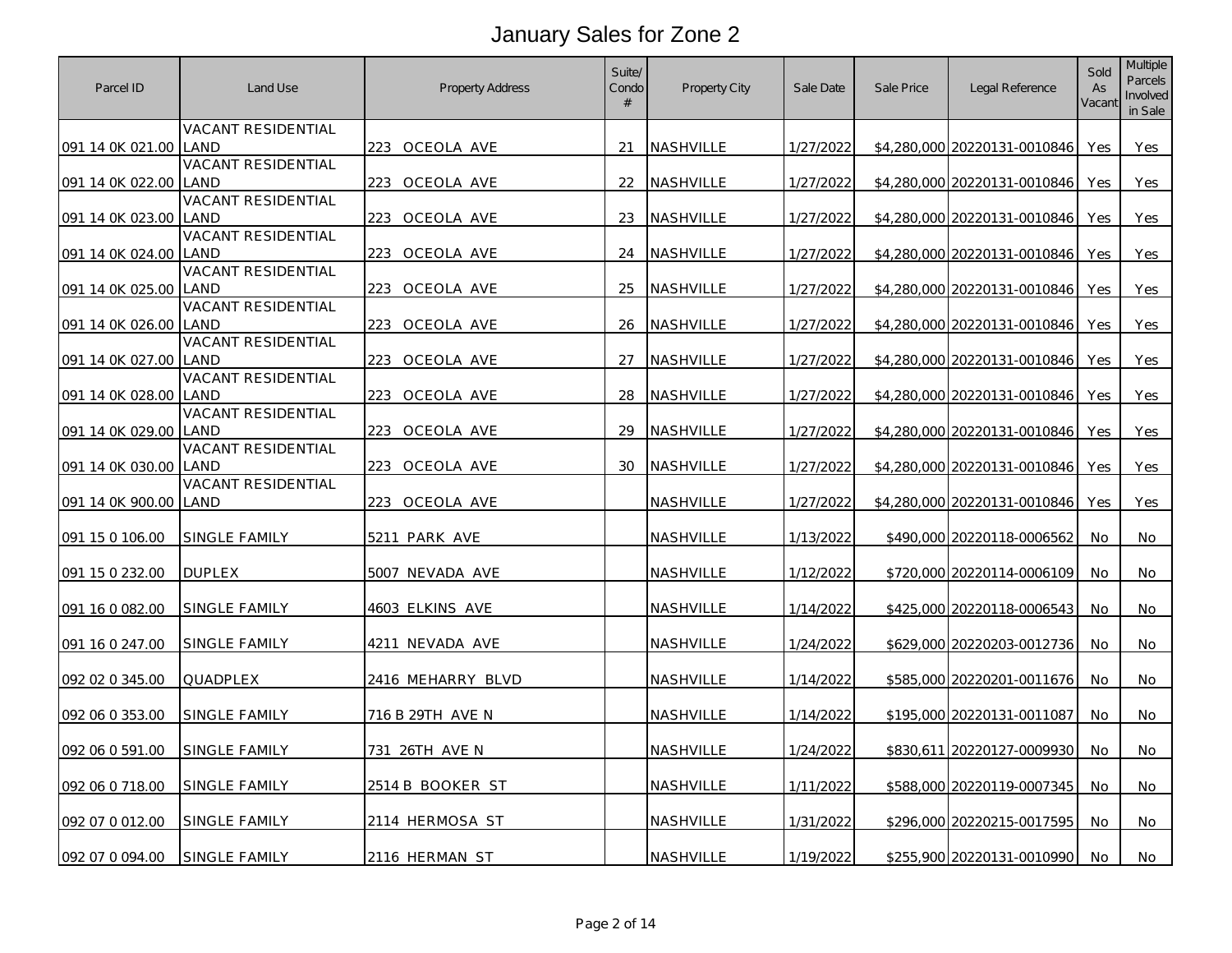| Parcel ID        | Land Use                           | <b>Property Address</b> | Suite/<br>Condo<br># | <b>Property City</b> | Sale Date | Sale Price | Legal Reference              | Sold<br>As<br>Vacant | Multiple<br>Parcels<br>Involved<br>in Sale |
|------------------|------------------------------------|-------------------------|----------------------|----------------------|-----------|------------|------------------------------|----------------------|--------------------------------------------|
| 092 07 01 213.00 | <b>RESIDENTIAL CONDO</b>           | 612 21ST AVE N          |                      | 213 NASHVILLE        | 1/20/2022 |            | \$615,000 20220121-0008076   | No                   | No                                         |
| 092 10 0 393.00  | SINGLE FAMILY                      | 2900 TORBETT ST         |                      | NASHVILLE            | 1/31/2022 |            | \$570,000 20220201-0011705   | No                   | No                                         |
|                  | 092 10 OF 008.00 RESIDENTIAL CONDO | 27TH AVE N<br>623       |                      | NASHVILLE            | 1/11/2022 |            | \$900,000 20220128-0010573   | No                   | No                                         |
|                  | 092 10 0N 010.00 RESIDENTIAL CONDO | 2910 FELICIA ST         | 10 <sup>°</sup>      | NASHVILLE            | 1/4/2022  |            | \$850,000 20220112-0004281   | No                   | No                                         |
|                  | 092 12 4A 013.00 RESIDENTIAL CONDO | 1616 WEST END AVE       |                      | 1508 NASHVILLE       | 1/4/2022  |            | \$917,000 20220113-0005473   | No                   | No                                         |
|                  | 092 12 4A 059.00 RESIDENTIAL CONDO | 1616 WEST END AVE       |                      | 1910 NASHVILLE       | 1/5/2022  |            | \$589,000 20220121-0008270   | No                   | No                                         |
|                  | 092 12 4A 061.00 RESIDENTIAL CONDO | 1616 WEST END AVE       |                      | 2001 NASHVILLE       | 1/25/2022 |            | \$1,149,000 20220208-0014637 | No                   | No                                         |
|                  | 092 12 4A 062.00 RESIDENTIAL CONDO | 1616 WEST END AVE       |                      | 2002 NASHVILLE       | 1/26/2022 |            | \$1,750,000 20220208-0014667 | No                   | No.                                        |
|                  | 092 12 4A 063.00 RESIDENTIAL CONDO | 1616 WEST END AVE       |                      | 2003 NASHVILLE       | 1/25/2022 |            | \$920,000 20220208-0014652   | No                   | No                                         |
|                  | 092 12 4A 064.00 RESIDENTIAL CONDO | 1616 WEST END AVE       |                      | 2004 NASHVILLE       | 1/25/2022 |            | \$832,000 20220208-0014613   | No                   | No                                         |
|                  | 092 12 4A 067.00 RESIDENTIAL CONDO | 1616 WEST END AVE       |                      | 2007 NASHVILLE       | 1/28/2022 |            | \$1,117,000 20220209-0015115 | No                   | No                                         |
|                  | 092 12 4A 071.00 RESIDENTIAL CONDO | 1616 WESTEND AVE        | 2011                 | NASHVILLE            | 1/27/2022 |            | \$721,500 20220209-0015118   | No                   | No                                         |
|                  | 092 12 4A 153.00 RESIDENTIAL CONDO | 1616 WEST END AVE       |                      | 2805 NASHVILLE       | 1/28/2022 |            | \$725,725 20220209-0015120   | No                   | No.                                        |
|                  | 092 12 4A 196.00 RESIDENTIAL CONDO | 1616 WEST END AVE       |                      | 3204 NASHVILLE       | 1/11/2022 |            | \$3,359,000 20220124-0008427 | No                   | No                                         |
| 092 13 0 235.00  | <u>SINGLE FAMILY</u>               | 3903 NEVADA AVE         |                      | NASHVILLE            | 1/7/2022  |            | \$1,225,000 20220118-0006488 | No                   | No                                         |
| 092 13 0 241.00  | SINGLE FAMILY                      | 3813 NEVADA AVE         |                      | NASHVILLE            | 1/6/2022  |            | \$1,300,000 20220113-0005523 | No                   | No                                         |
|                  | 092 15 0A 105.00 RESIDENTIAL CONDO | 2325 ELLISTON PL        | 105                  | NASHVILLE            | 1/18/2022 |            | \$278,000 20220131-0011047   | No                   | No                                         |
|                  | 092 15 0A 401.00 RESIDENTIAL CONDO | 2325 ELLISTON PL        | 401                  | <b>NASHVILLE</b>     | 1/14/2022 |            | \$292,000 20220125-0008966   | No                   | No                                         |
|                  | 092 16 0B 057.00 RESIDENTIAL CONDO | 900 19TH AVE S          | 508                  | <b>NASHVILLE</b>     | 1/10/2022 |            | \$480,000 20220125-0008825   | No                   | No                                         |
|                  | 092 16 0B 097.00 RESIDENTIAL CONDO | 900 19TH AVE S          |                      | 1002 NASHVILLE       | 1/18/2022 |            | \$240,000 20220120-0007699   | No                   | No                                         |
|                  | 092 16 0E 104.00 RESIDENTIAL CONDO | 900 20TH AVE S          |                      | 1111   NASHVILLE     | 1/28/2022 |            | \$1,500,000 20220211-0015950 | No.                  | No                                         |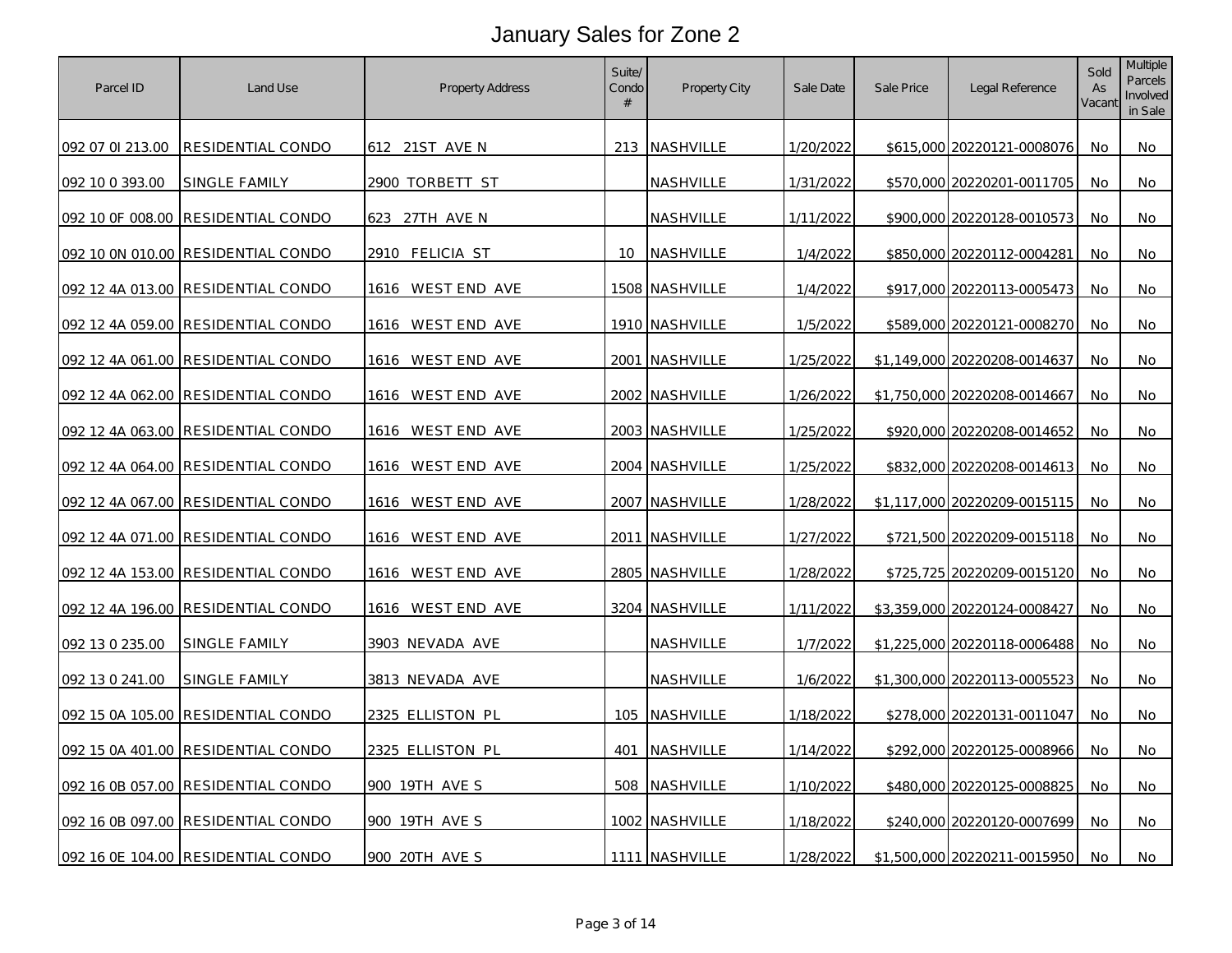| Parcel ID       | Land Use                           | <b>Property Address</b>   | Suite/<br>Condo<br># | Property City | Sale Date | Sale Price | Legal Reference              | Sold<br>As<br>Vacant | <b>Multiple</b><br>Parcels<br>Involved<br>in Sale |
|-----------------|------------------------------------|---------------------------|----------------------|---------------|-----------|------------|------------------------------|----------------------|---------------------------------------------------|
|                 | 093 09 0A 020.00 RESIDENTIAL CONDO | 1510 DEMONBREUN ST        |                      | 608 NASHVILLE | 1/24/2022 |            | \$359,900 20220126-0009352   | No                   | No                                                |
|                 | 093 09 0A 039.00 RESIDENTIAL CONDO | 1510 DEMONBREUN ST        |                      | 803 NASHVILLE | 1/21/2022 |            | \$455,000 20220204-0013125   | No.                  | No                                                |
|                 | 093 09 0A 054.00 RESIDENTIAL CONDO | 1510 DEMONBREUN ST        |                      | 906 NASHVILLE | 1/10/2022 |            | \$370,000 20220201-0011547   | No                   | No                                                |
|                 | 093 13 2B 007.00 RESIDENTIAL CONDO | 1102 SIGLER ST            |                      | NASHVILLE     | 1/13/2022 |            | \$1,120,000 20220124-0008435 | No                   | No                                                |
|                 | 093 13 3E 001.00 RESIDENTIAL CONDO | 1213 B SIGLER ST          |                      | NASHVILLE     | 1/14/2022 |            | \$1,140,000 20220118-0006519 | No                   | No                                                |
|                 | 102 07 0A 017.00 RESIDENTIAL CONDO | 6680 CHARLOTTE PIKE       |                      | B-4 NASHVILLE | 1/4/2022  |            | \$155,000 20220105-0001972   | No                   | No.                                               |
| 102 12 0 030.00 | SINGLE FAMILY                      | 836 BROOK HOLLOW RD       |                      | NASHVILLE     | 1/4/2022  |            | \$762,500 20220112-0004418   | No.                  | No                                                |
| 102 15 0 093.00 | SINGLE FAMILY                      | 714 STARLIT RD            |                      | NASHVILLE     | 1/19/2022 |            | \$2,400,000 20220121-0008016 | No                   | No                                                |
| 102 16 0 027.00 | SINGLE FAMILY                      | 808 BROOK HOLLOW RD       |                      | NASHVILLE     | 1/31/2022 |            | \$775,000 20220418-0044438   | No                   | No                                                |
| 103 02 0 095.00 | SINGLE FAMILY                      | 5701 MAUDINA AVE          |                      | NASHVILLE     | 1/31/2022 |            | \$341,000 20220202-0012215   | No                   | No                                                |
| 103 02 0 095.00 | SINGLE FAMILY                      | 5701 MAUDINA AVE          |                      | NASHVILLE     | 1/31/2022 |            | \$380,000 20220222-0020187   | No                   | No                                                |
|                 | 103 02 0K 011.00 RESIDENTIAL CONDO | <u>5610 C BURGESS AVE</u> |                      | NASHVILLE     | 1/7/2022  |            | \$650,000 20220112-0004402   | No.                  | No                                                |
|                 | 103 02 0S 001.00 RESIDENTIAL CONDO | 239 WHITE BRIDGE PIKE     | 1                    | NASHVILLE     | 1/28/2022 |            | \$554,900 20220209-0014927   | No                   | No                                                |
|                 | 103 02 3H 001.00 RESIDENTIAL CONDO | 113 A OCEOLA AVE          |                      | NASHVILLE     | 1/27/2022 |            | \$649,900 20220210-0015347   | No                   | No                                                |
|                 | 103 02 3H 002.00 RESIDENTIAL CONDO | <u>113 B OCEOLA AVE</u>   |                      | NASHVILLE     | 1/28/2022 |            | \$555,000 20220209-0015223   | No                   | No                                                |
| 103 04 0 264.00 | SINGLE FAMILY                      | 4112 IDAHO AVE            |                      | NASHVILLE     | 1/20/2022 |            | \$1,325,500 20220201-0011312 | No                   | No                                                |
| 103 04 0 290.00 | SINGLE FAMILY                      | 206 SENTINEL DR           |                      | NASHVILLE     | 1/18/2022 |            | \$390,900 20220120-0007664   | No                   | No                                                |
|                 | 103 04 3A 001.00 RESIDENTIAL CONDO | 114 47TH AVE N            |                      | NASHVILLE     | 1/13/2022 |            | \$1,208,325 20220214-0016831 | No.                  | No                                                |
| 103 06 0 122.00 | SINGLE FAMILY                      | 5607 KENDALL DR           |                      | NASHVILLE     | 1/24/2022 |            | \$535,000 20220203-0012783   | No                   | No                                                |
| 103 08 0 086.00 | <b>SINGLE FAMILY</b>               | 4205 MURPHY RD            |                      | NASHVILLE     | 1/22/2022 |            | \$570,000 20220124-0008442   | No                   | No                                                |
|                 | 103 08 0B 415.00 RESIDENTIAL CONDO | 415 SLOAN RD              |                      | NASHVILLE     | 1/28/2022 |            | \$330,000 20220211-0016120   | No.                  | No                                                |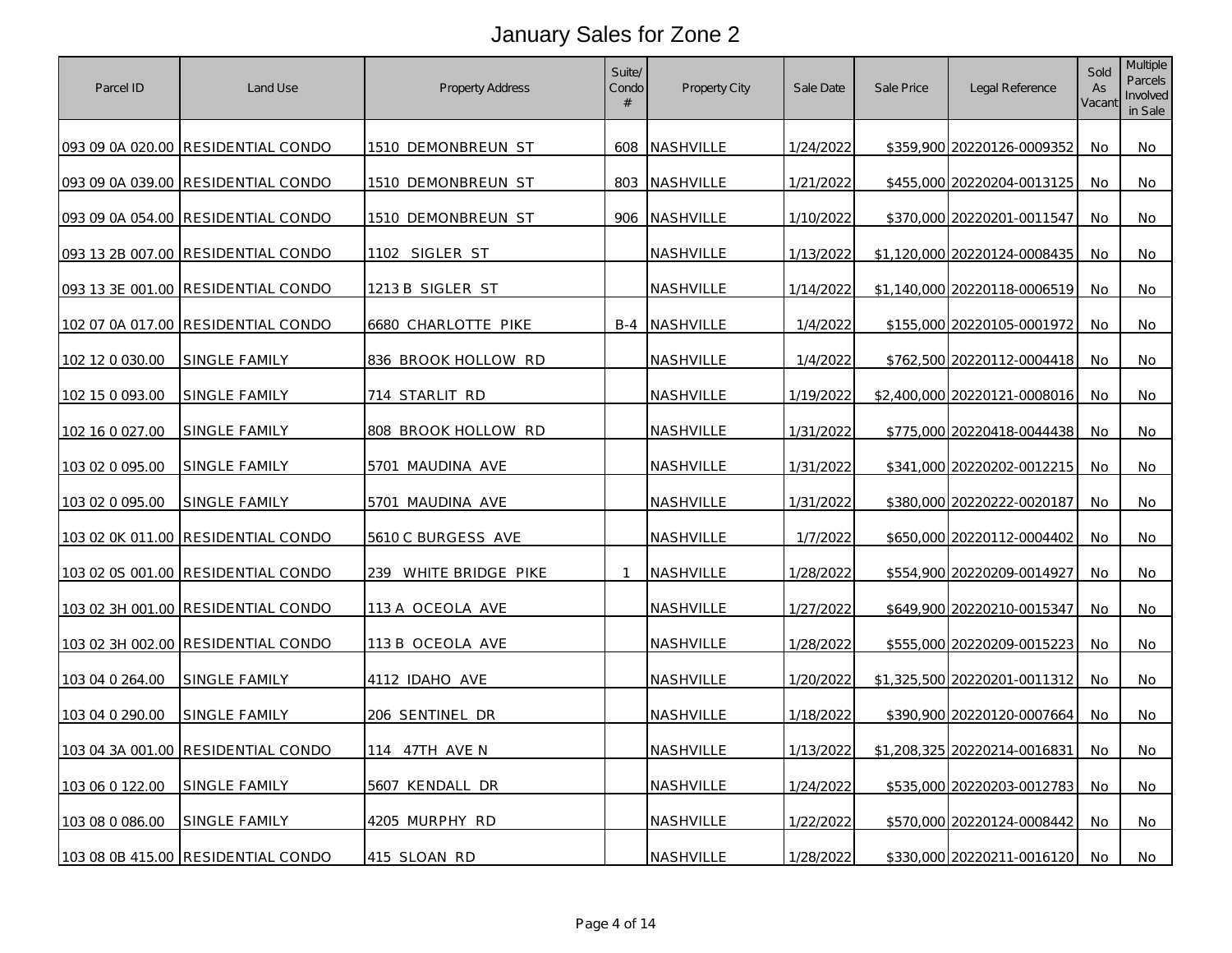| Parcel ID                      | Land Use                                  | Property Address            | Suite/<br>Condo<br># | Property City    | Sale Date        | Sale Price | Legal Reference              | Sold<br>As<br>Vacant | <b>Multiple</b><br>Parcels<br>Involved<br>in Sale |
|--------------------------------|-------------------------------------------|-----------------------------|----------------------|------------------|------------------|------------|------------------------------|----------------------|---------------------------------------------------|
|                                | 103 12 0C 014.00 RESIDENTIAL CONDO        | 3831 WEST END AVE           | 14                   | <b>NASHVILLE</b> | 1/4/2022         |            | \$232,000 20220112-0004371   | No.                  | No                                                |
|                                | 103 14 0A 077.00 RESIDENTIAL CONDO        | 4500 POST RD                | 77                   | NASHVILLE        | 1/25/2022        |            | \$251,000 20220127-0009815   | No.                  | No                                                |
| 103 15 0A 025.00 SINGLE FAMILY |                                           | 125 POSTWOOD PL             |                      | NASHVILLE        | 1/21/2022        |            | \$835,000 20220202-0012306   | No                   | No                                                |
|                                | 103 16 0B 019.00 RESIDENTIAL CONDO        | 4215 HARDING PIKE           |                      | 208 NASHVILLE    | <u>1/28/2022</u> |            | \$340,000 20220201-0011506   | No                   | No                                                |
|                                | 103 16 0B 048.00 RESIDENTIAL CONDO        | 4215 HARDING PIKE           |                      | 501 NASHVILLE    | 1/25/2022        |            | \$193,250 20220125-0009166   | No.                  | No                                                |
|                                | 103 16 0C 305.00 RESIDENTIAL CONDO        | 4225 HARDING PIKE           | 305                  | NASHVILLE        | 1/26/2022        |            | \$195,000 20220208-0014395   | No                   | No                                                |
|                                | <u>103 16 0C 406.00 RESIDENTIAL CONDO</u> | 4225 HARDING PIKE           |                      | 406 NASHVILLE    | 1/19/2022        |            | \$230,000 20220202-0012140   | No.                  | No                                                |
|                                | 103 16 0D 102.00 RESIDENTIAL CONDO        | 3909 WHITLAND AVE           |                      | 102 NASHVILLE    | 1/25/2022        |            | \$245,000 20220126-0009383   | No                   | No                                                |
| 104 01 0 140.01                | SINGLE FAMILY                             | 3634 REDMON ST              |                      | NASHVILLE        | 1/18/2022        |            | \$380,000 20220202-0012235   | No                   | No                                                |
| <u>104 01 0 328.00</u>         | VACANT RESIDENTIAL<br>_and                | 409 MCADOO AVE              |                      | NASHVILLE        | 1/14/2022        |            | \$440,000 20220125-0009031   | Yes                  | Yes                                               |
| 104 01 0 476.00                | VACANT RESIDENTIAL<br>_AND                | 411 MCADOO AVE              |                      | NASHVILLE        | 1/14/2022        |            | \$440,000 20220125-0009031   | Yes                  | Yes                                               |
|                                | 104 01 1A 002.00 RESIDENTIAL CONDO        | <u>SENTINEL DR</u><br>3702. |                      | NASHVILLE        | 1/26/2022        |            | \$814,000 20220128-0010447   | No                   | No                                                |
|                                | 104 02 0W 503.00 RESIDENTIAL CONDO        | 117 30TH AVE N              |                      | 503 NASHVILLE    | 1/10/2022        |            | \$450,000 20220112-0004075   | No                   | No                                                |
|                                | 104 02 0X 238.00 RESIDENTIAL CONDO        | 238 31ST AVE N              |                      | NASHVILLE        | 1/3/2022         |            | \$520,000 20220112-0004408   | No                   | No                                                |
|                                | 104 02 2A 103.00 RESIDENTIAL CONDO        | 3000 POSTON AVE             |                      | 103 NASHVILLE    | 1/20/2022        |            | \$718,000 20220323-0033702   | No                   | No                                                |
|                                | 104 02 2A 103.00 RESIDENTIAL CONDO        | 3000 POSTON AVE             |                      | 103 NASHVILLE    | 1/20/2022        |            | \$718,000 20220208-0014414   | No                   | No                                                |
|                                | 104 02 2A 503.00 RESIDENTIAL CONDO        | 3000 POSTON AVE             |                      | 503 NASHVILLE    | 1/12/2022        |            | \$1,025,000 20220127-0010173 | No                   | No                                                |
|                                | 104 02 2K 211.00 RESIDENTIAL CONDO        | 210 30TH AVE N              |                      | 211 NASHVILLE    | 1/14/2022        |            | \$445,000 20220125-0008960   | No                   | No                                                |
|                                | 104 02 2K 411.00 RESIDENTIAL CONDO        | 210 30TH AVE N              |                      | 411 NASHVILLE    | 1/21/2022        |            | \$470,000 20220203-0012924   | No.                  | No.                                               |
|                                | 104 02 3A 007.00 RESIDENTIAL CONDO        | 3200 LONG BLVD              | 7                    | NASHVILLE        | 1/27/2022        |            | \$470,000 20220131-0010763   | No                   | No                                                |
|                                | 104 02 3L 010.00 RESIDENTIAL CONDO        | 3140 BELWOOD ST             |                      | NASHVILLE        | 1/14/2022        |            | \$507,000 20220114-0006199   | No                   | No                                                |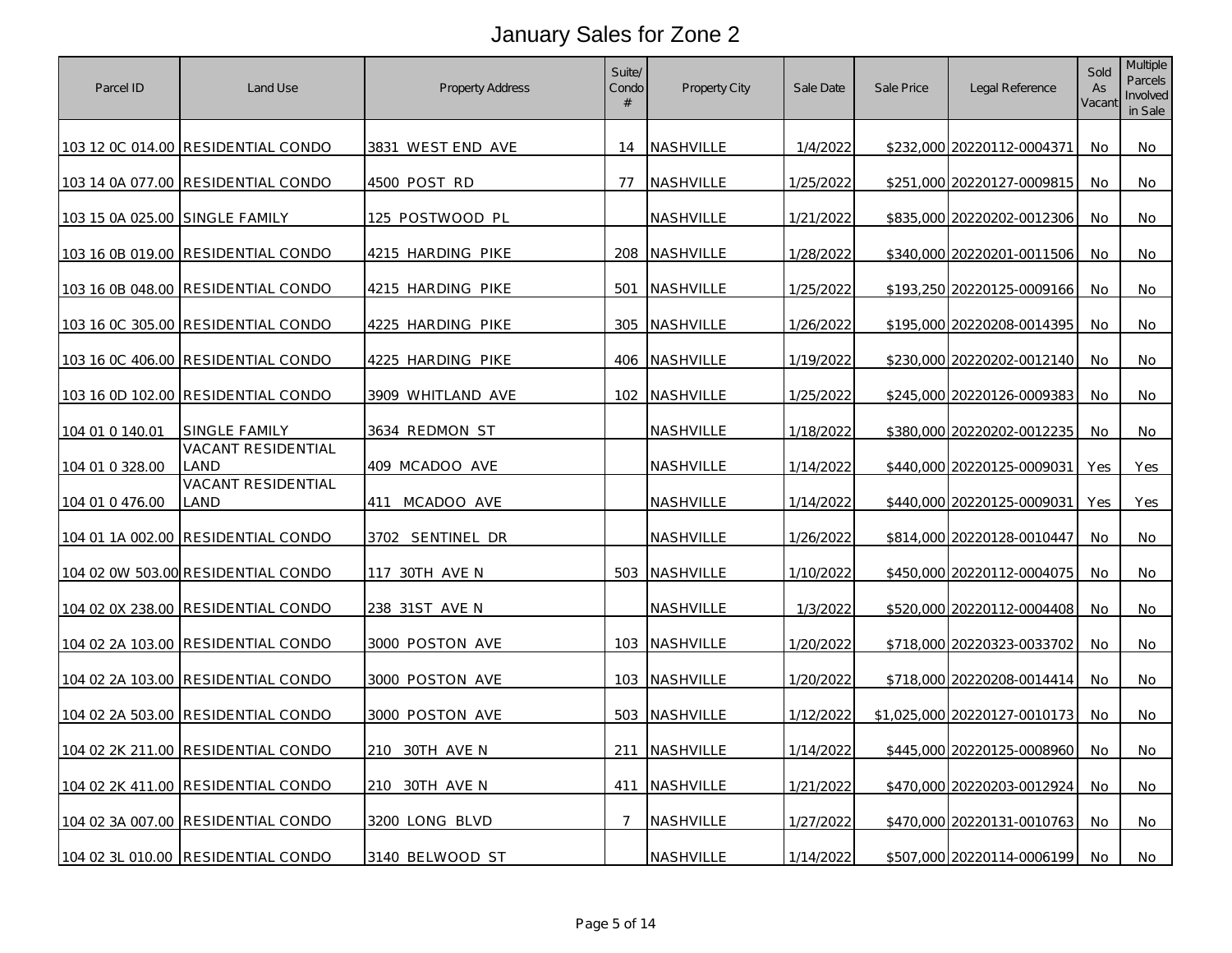| Parcel ID        | Land Use                           | Property Address        | Suite/<br>Condo<br># | Property City    | Sale Date        | Sale Price | Legal Reference              | Sold<br>As<br>Vacant | <b>Multiple</b><br>Parcels<br>Involved<br>in Sale |
|------------------|------------------------------------|-------------------------|----------------------|------------------|------------------|------------|------------------------------|----------------------|---------------------------------------------------|
|                  | 104 02 4B 413.00 RESIDENTIAL CONDO | 3000 VANDERBILT PL      |                      | 413 NASHVILLE    | 1/18/2022        |            | \$440,000 20220202-0012275   | No                   | No                                                |
| 104 05 0 239.00  | SINGLE FAMILY                      | 3621 WESTBROOK AVE      |                      | NASHVILLE        | 1/11/2022        |            | \$1,610,000 20220118-0006813 | No.                  | No                                                |
| 104 06 0 213.00  | SINGLE FAMILY                      | 507 32ND AVE S          |                      | NASHVILLE        | 1/19/2022        |            | \$935,000 20220119-0007258   | No                   | No                                                |
| 104 06 0A 023.00 | <b>RESIDENTIAL CONDO</b>           | 3415 WEST END AVE       |                      | 311 NASHVILLE    | 1/19/2022        |            | \$265,000 20220131-0010930   | No.                  | No                                                |
|                  | 104 06 0A 028.00 RESIDENTIAL CONDO | 3415 WEST END AVE       |                      | 404 NASHVILLE    | 1/13/2022        |            | \$320,000 20220128-0010224   | No                   | No                                                |
|                  | 104 06 0A 081.00 RESIDENTIAL CONDO | 3415 WEST END AVE       | $F -$                | 805 NASHVILLE    | 1/24/2022        |            | \$160,000 20220131-0011091   | No.                  | No                                                |
|                  | 104 06 0M 020.00 RESIDENTIAL CONDO | 220 FAIRMONT CT         |                      | NASHVILLE        | 1/4/2022         |            | \$352,000 20220128-0010438   | No                   | No                                                |
|                  | 104 09 0K 108.00 RESIDENTIAL CONDO | 3818 WEST END AVE       |                      | 108 NASHVILLE    | <u>1/25/2022</u> |            | \$340,000 20220207-0014070   | No                   | No                                                |
|                  | 104 09 0R 301.00 RESIDENTIAL CONDO | 3821 WEST END AVE       | 301                  | NASHVILLE        | 1/19/2022        |            | \$3,000,000 20220201-0011819 | No                   | No                                                |
|                  | 104 10 0R 009.00 RESIDENTIAL CONDO | 611 CHESTERFIELD WAY    |                      | NASHVILLE        | 1/25/2022        |            | \$599,900 20220204-0013243   | No                   | No                                                |
|                  | 104 10 0R 040.00 RESIDENTIAL CONDO | 509 D CHESTERFIELD AVE  |                      | <u>NASHVILLE</u> | 1/29/2022        |            | \$635,000 20220217-0018736   | No                   | No                                                |
| 104 11 0 207.00  | <b>DUPLEX</b>                      | 2115 FAIRFAX AVE        |                      | NASHVILLE        | 1/5/2022         |            | \$1,255,000 20220111-0003648 | No                   | No                                                |
|                  | 104 11 0D 006.00 RESIDENTIAL CONDO | 2121 FAIRFAX AVE        | 6                    | NASHVILLE        | 1/14/2022        |            | \$183,000 20220127-0009944   | No                   | No                                                |
|                  | 104 12 0C 208.00 RESIDENTIAL CONDO | 2112 ACKLEN AVE         |                      | 208 NASHVILLE    | 1/11/2022        |            | \$575,000 20220112-0004248   | No                   | No                                                |
|                  | 104 12 0C 304.00 RESIDENTIAL CONDO | 2114 ACKLEN AVE         |                      | 304 NASHVILLE    | 1/10/2022        |            | \$575,000 20220112-0004243   | No                   | No                                                |
| 104 15 0 258.00  | SINGLE FAMILY                      | 2416 W LINDEN AVE       |                      | NASHVILLE        | 1/21/2022        |            | \$1,324,000 20220202-0012250 | No                   | No                                                |
| 104 15 0 341.00  | SINGLE FAMILY                      | 2118 WESTWOOD AVE       |                      | NASHVILLE        | 1/18/2022        |            | \$775,000 20220216-0018164   | No                   | No                                                |
|                  | 104 15 0M 024.00 RESIDENTIAL CONDO | 550 LITTLE CHANNING WAY |                      | NASHVILLE        | 1/6/2022         |            | \$995,000 20220112-0004341   | No                   | No                                                |
| 104 16 0 191.00  | SINGLE FAMILY                      | <u>1727 LINDEN AVE</u>  |                      | NASHVILLE        | 1/18/2022        |            | \$1,400,000 20220121-0008113 | No                   | No.                                               |
|                  | 105 01 1R 001.00 RESIDENTIAL CONDO | 1029 14TH AVE S         |                      | NASHVILLE        | 1/31/2022        |            | \$950,000 20220214-0016438   | No                   | No                                                |
|                  | 105 01 1R 002.00 RESIDENTIAL CONDO | 1031 14TH AVE S         |                      | NASHVILLE        | 1/18/2022        |            | \$950,000 20220127-0009920   | No.                  | No                                                |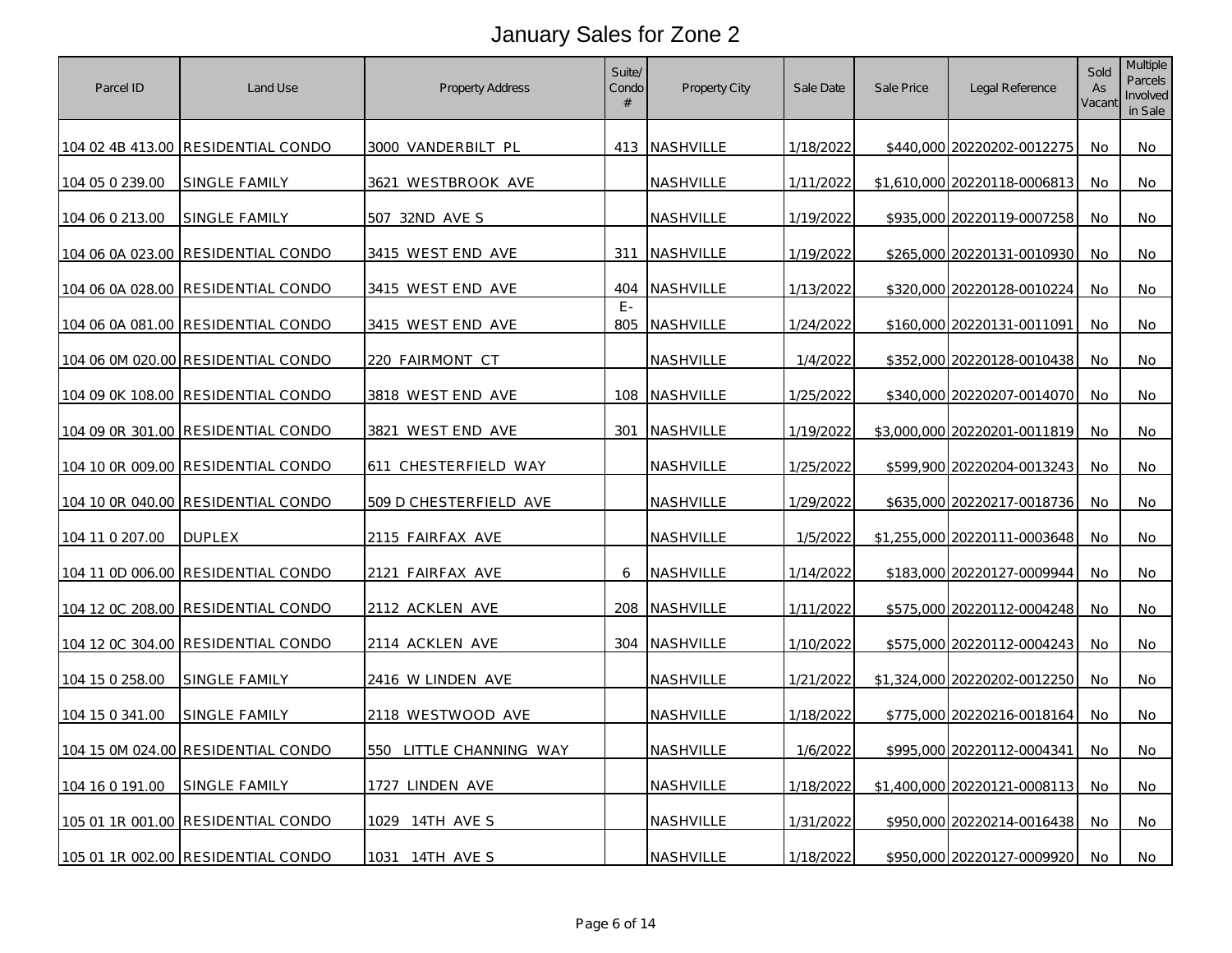| Parcel ID       | Land Use                           | <b>Property Address</b>  | Suite/<br>Condo<br># | Property City    | Sale Date | Sale Price | Legal Reference              | Sold<br>As<br>Vacant | <b>Multiple</b><br>Parcels<br>Involved<br>in Sale |
|-----------------|------------------------------------|--------------------------|----------------------|------------------|-----------|------------|------------------------------|----------------------|---------------------------------------------------|
|                 | 105 01 3A 002.00 RESIDENTIAL CONDO | 1410 B EDGEHILL AVE      |                      | NASHVILLE        | 1/25/2022 |            | \$950,000 20220128-0010278   | No                   | No                                                |
|                 | 105 02 1Q 223.00 RESIDENTIAL CONDO | 920 SOUTH ST             |                      | 223 NASHVILLE    | 1/28/2022 |            | \$630,000 20220128-0010583   | No                   | No                                                |
|                 | 105 02 1Q 310.00 RESIDENTIAL CONDO | 920 SOUTH ST             |                      | 310 NASHVILLE    | 1/28/2022 |            | \$510,000 20220211-0016113   | No                   | No                                                |
| 105 05 0 029.00 | SINGLE FAMILY                      | 1302 15TH AVE S          |                      | NASHVILLE        | 1/26/2022 |            | \$610,000 20220214-0016386   | No                   | No                                                |
| 105 05 0 029.00 | SINGLE FAMILY                      | 1302 15TH AVE S          |                      | NASHVILLE        | 1/26/2022 |            | \$585,000 20220128-0010339   | No                   | No                                                |
| 105 09 0 480.00 | SINGLE FAMILY                      | 916 ACKLEN AVE           |                      | NASHVILLE        | 1/31/2022 |            | \$2,000,000 20220201-0011754 | No                   | No                                                |
| 105 09 0 481.00 | SINGLE FAMILY                      | 918 ACKLEN AVE           |                      | NASHVILLE        | 1/3/2022  |            | \$1,950,000 20220105-0002042 | No.                  | No                                                |
| 105 09 0 483.00 | SINGLE FAMILY                      | 920 B ACKLEN AVE         |                      | NASHVILLE        | 1/13/2022 |            | \$1,411,606 20220114-0006196 | No.                  | No                                                |
| 105 10 0 028.00 | SINGLE FAMILY                      | 1814 BEECH AVE           |                      | NASHVILLE        | 1/13/2022 |            | \$854,784 20220121-0008259   | No                   | No                                                |
| 105 10 0 226.00 | SINGLE FAMILY                      | 756 BENTON AVE           |                      | NASHVILLE        | 1/31/2022 |            | \$580,000 20220211-0016116   | No                   | No                                                |
| 105 10 0 226.00 | SINGLE FAMILY                      | 756 BENTON AVE           |                      | NASHVILLE        | 1/31/2022 |            | \$600,000 20220223-0020624   | No                   | No                                                |
|                 | 105 13 0J 002.00 RESIDENTIAL CONDO | <u>1208 A LINDEN AVE</u> |                      | <b>NASHVILLE</b> | 1/7/2022  |            | \$1,175,000 20220113-0005309 | No.                  | No                                                |
|                 | 105 13 3F 001.00 RESIDENTIAL CONDO | 2218 A 11TH AVE S        |                      | NASHVILLE        | 1/28/2022 |            | \$1,250,000 20220131-0010771 | No                   | No                                                |
| 105 14 0 130.00 | SINGLE FAMILY                      | 2204 WHITE AVE           |                      | NASHVILLE        | 1/18/2022 |            | \$450,000 20220128-0010601   | No                   | No                                                |
| 105 14 0 230.00 | SINGLE FAMILY                      | 2308 WHITE AVE           |                      | NASHVILLE        | 1/19/2022 |            | \$1,365,000 20220201-0011760 | No.                  | No                                                |
|                 | 105 14 OC 814.00 RESIDENTIAL CONDO | 2310 ELLIOTT AVE         |                      | 814 NASHVILLE    | 1/21/2022 |            | \$420,000 20220124-0008497   | No                   | No                                                |
|                 | 114 12 0A 007.00 RESIDENTIAL CONDO | 113 STONECREST DR        |                      | NASHVILLE        | 1/10/2022 |            | \$310,000 20220119-0007272   | No                   | No                                                |
| 115 04 0 063.00 | SINGLE FAMILY                      | 732 GREELEY DR           |                      | NASHVILLE        | 1/31/2022 |            | \$1,050,000 20220203-0012874 | No                   | No                                                |
| 115 05 0 015.00 | SINGLE FAMILY                      | 914 DOWNEY DR            |                      | NASHVILLE        | 1/26/2022 |            | \$705,000 20220127-0009998   | No                   | No.                                               |
| 115 06 0 094.00 | SINGLE FAMILY                      | 609 CLEMATIS DR          |                      | NASHVILLE        | 1/14/2022 |            | \$879,000 20220126-0009528   | No                   | No                                                |
| 115 07 0 048.00 | SINGLE FAMILY                      | 749 W MEADE DR           |                      | NASHVILLE        | 1/31/2022 |            | \$800,000 20220203-0012775   | No.                  | No                                                |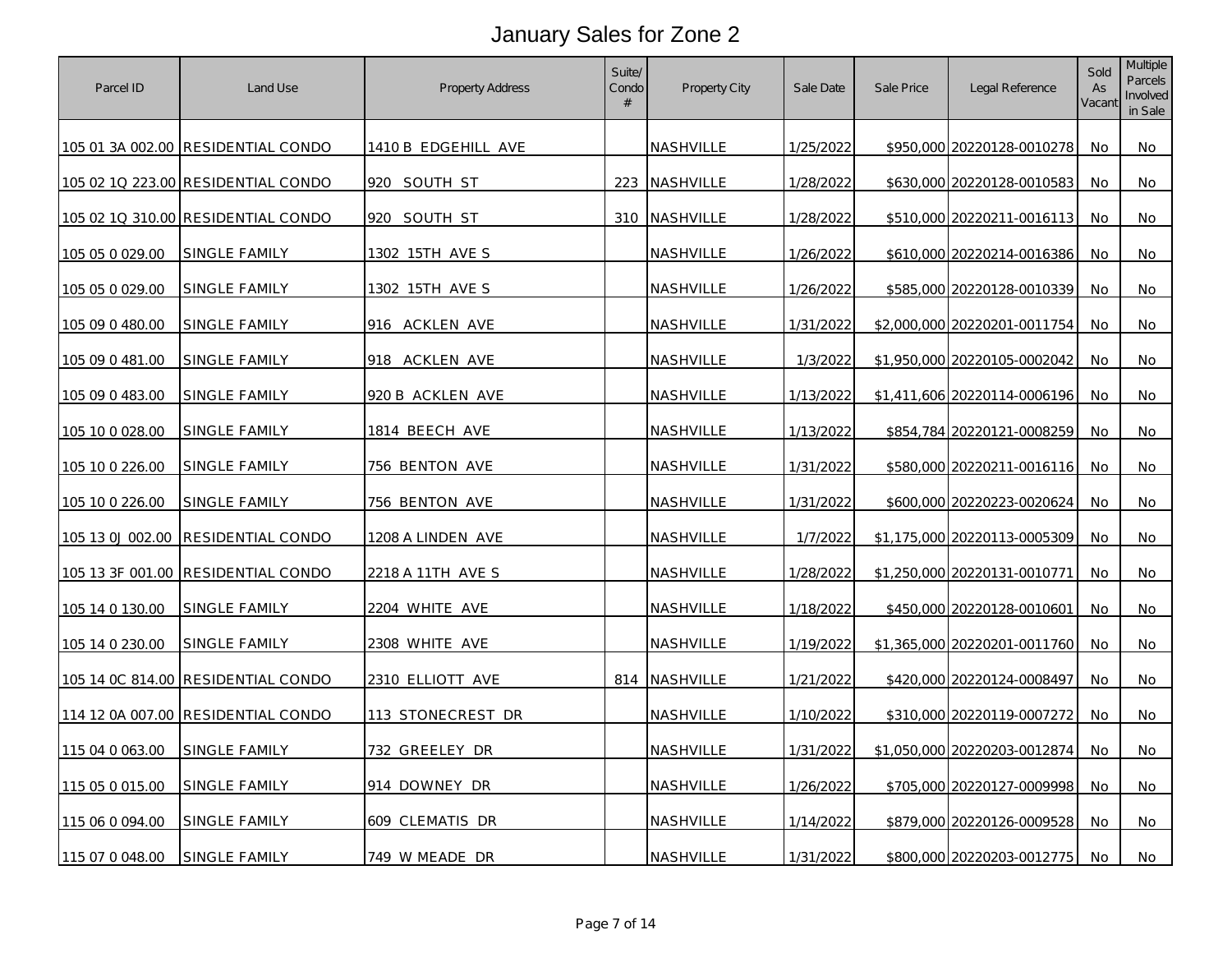| Parcel ID        | Land Use                           | Property Address       | Suite/<br>Condo<br># | Property City    | Sale Date | Sale Price | Legal Reference              | Sold<br>As<br>Vacant | <b>Multiple</b><br>Parcels<br>Involved<br>in Sale |
|------------------|------------------------------------|------------------------|----------------------|------------------|-----------|------------|------------------------------|----------------------|---------------------------------------------------|
| 115 12 0 080.01  | SINGLE FAMILY                      | 6201 BRESSLYN RD       |                      | <b>NASHVILLE</b> | 1/31/2022 |            | \$1,200,000 20220202-0012547 | No                   | No                                                |
| 115 15 0 065.00  | SINGLE FAMILY                      | 6425 CURRYWOOD DR      |                      | NASHVILLE        | 1/11/2022 |            | \$825,000 20220120-0007687   | No                   | No                                                |
| 115 16 0 078.00  | SINGLE FAMILY                      | 146 HAVERFORD DR       |                      | NASHVILLE        | 1/14/2022 |            | \$1,050,000 20220118-0006597 | No                   | No                                                |
| 116 03 0 012.01  | SINGLE FAMILY                      | 112 LYNNWOOD BLVD      |                      | NASHVILLE        | 1/18/2022 |            | \$2,670,000 20220124-0008530 | No.                  | No                                                |
|                  | 116 03 0A 031.00 RESIDENTIAL CONDO | 4505 HARDING PIKE      |                      | 24E NASHVILLE    | 1/7/2022  |            | \$225,000 20220111-0003463   | No                   | No                                                |
| 116 03 OF 040.00 | RESIDENTIAL CONDO                  | 240 WESTCHASE DR       |                      | NASHVILLE        | 1/27/2022 |            | \$510,000 20220203-0012883   | No                   | No                                                |
|                  | 116 03 0H 001.00 RESIDENTIAL CONDO | 131 A WOODMONT BLVD    |                      | NASHVILLE        | 1/31/2022 |            | \$849,900 20220210-0015660   | No                   | No                                                |
| 116 07 0 081.00  | SINGLE FAMILY                      | 309 WALNUT DR          |                      | NASHVILLE        | 1/28/2022 |            | \$4,260,000 20220131-0010988 | No                   | No                                                |
| 116 08 0 109.00  | SINGLE FAMILY                      | 3803 DARTMOUTH AVE     |                      | NASHVILLE        | 1/26/2022 |            | \$583,500 20220207-0014079   | No                   | No                                                |
| 116 08 0B 026.00 | SINGLE FAMILY                      | 26 WASHINGTON PARK     |                      | NASHVILLE        | 1/27/2022 |            | \$1,140,000 20220210-0015477 | No                   | No                                                |
| 116 09 0 005.00  | <b>VACANT RESIDENTIAL</b><br>LAND  | 6040 JOCELYN HOLLOW RD |                      | NASHVILLE        | 1/5/2022  |            | \$1,350,000 20220105-0002264 | Yes                  | No                                                |
|                  | 116 13 0C 046.00 RESIDENTIAL CONDO | 105 LEAKE AVE          | 46                   | NASHVILLE        | 1/18/2022 |            | \$325,000 20220118-0006969   | No.                  | No.                                               |
| 116 16 0 172.00  | SINGLE FAMILY                      | 4012 A WALLACE LN      |                      | NASHVILLE        | 1/7/2022  |            | \$3,408,021 20220114-0006191 | No                   | No                                                |
| 117 01 0 058.00  | SINGLE FAMILY                      | 706 CANTRELL AVE       |                      | NASHVILLE        | 1/28/2022 |            | \$1,340,000 20220201-0011571 | No                   | No                                                |
|                  | 117 02 0C 014.00 RESIDENTIAL CONDO | 632 TIMBER LN          |                      | NASHVILLE        | 1/24/2022 |            | \$465,000 20220125-0009051   | No                   | No                                                |
| 117 03 0A 096.00 | <b>RESIDENTIAL CONDO</b>           | 3000 HILLSBORO PIKE    | 96                   | NASHVILLE        | 1/31/2022 |            | \$335,000 20220210-0015479   | No                   | No                                                |
| 117 04 0 270.00  | SINGLE FAMILY                      | 1515 PARIS AVE         |                      | <u>NASHVILLE</u> | 1/27/2022 |            | \$750,000 20220131-0010876   | No                   | No                                                |
| 117 04 0Z 001.00 | <b>RESIDENTIAL CONDO</b>           | 1502 B KIRKWOOD AVE    |                      | NASHVILLE        | 1/21/2022 |            | \$985,000 20220203-0012777   | No.                  | No                                                |
|                  | 117 07 0M 017.00 RESIDENTIAL CONDO | 2045 STOKES LN         |                      | NASHVILLE        | 1/28/2022 |            | \$345,000 20220209-0014843   | No                   | No                                                |
|                  | 117 07 0M 019.00 RESIDENTIAL CONDO | 2041 STOKES LN         |                      | NASHVILLE        | 1/28/2022 |            | \$300,000 20220217-0018783   | No                   | No                                                |
|                  | 117 07 40 002.00 RESIDENTIAL CONDO | 3426 STOKESMONT RD     |                      | NASHVILLE        | 1/4/2022  |            | \$1,400,000 20220105-0002003 | No.                  | No                                                |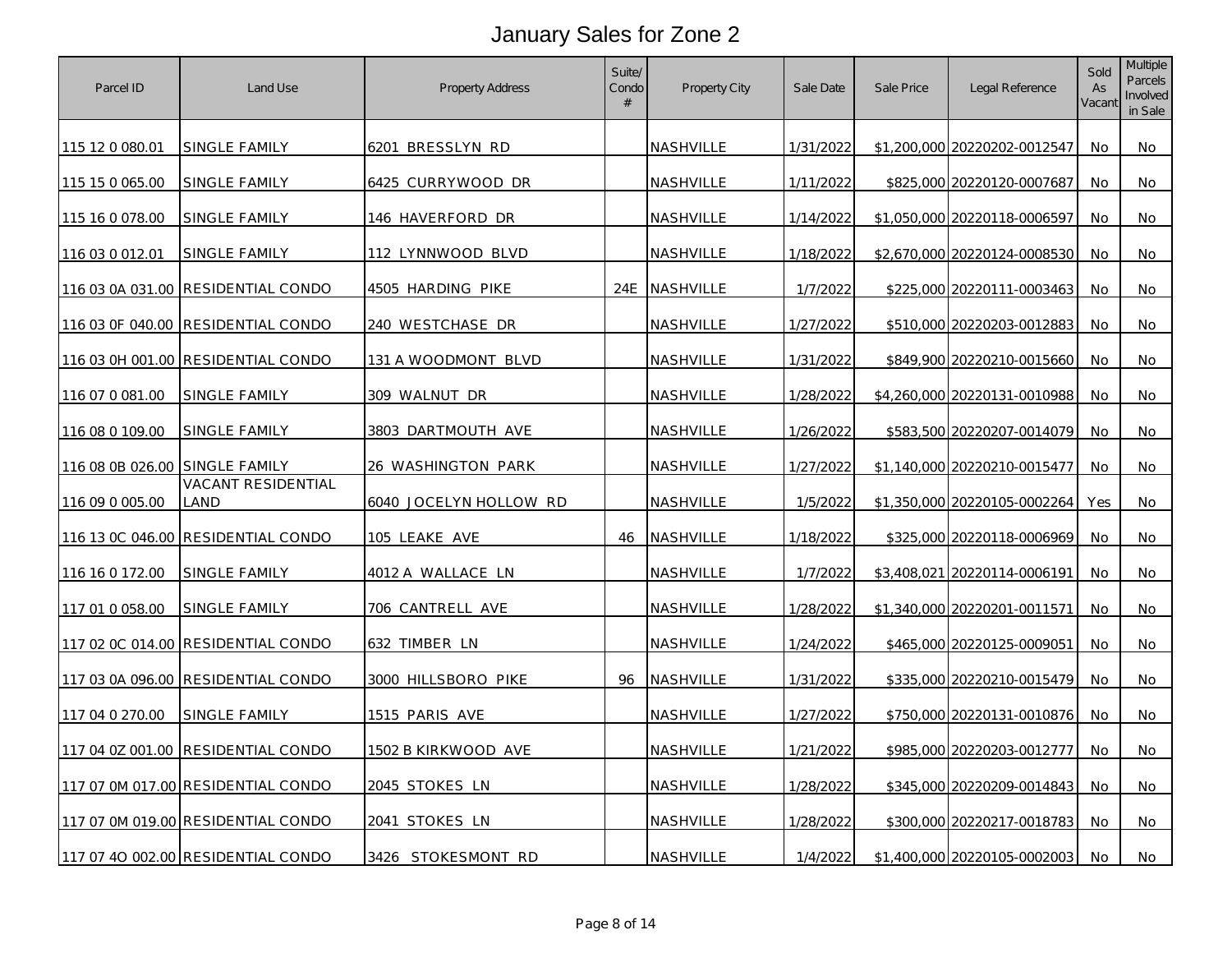| Parcel ID                      | Land Use                           | <b>Property Address</b>  | Suite/<br>Condo<br># | Property City        | Sale Date | Sale Price | Legal Reference              | Sold<br>As<br>Vacant | <b>Multiple</b><br>Parcels<br>Involved<br>in Sale |
|--------------------------------|------------------------------------|--------------------------|----------------------|----------------------|-----------|------------|------------------------------|----------------------|---------------------------------------------------|
| 117 08 0 237.00                | DUPLEX                             | 1246 BATTLEFIELD DR      |                      | NASHVILLE            | 1/12/2022 |            | \$600,000 20220114-0005958   | No                   | No                                                |
| 117 09 0 148.00                | VACANT RESIDENTIAL<br>land         | 0 HILLDALE DR            |                      | NASHVILLE            | 1/4/2022  |            | \$1,648,000 20220105-0001897 | Yes                  | No                                                |
| 117 11 0B 017.00               | RESIDENTIAL CONDO                  | 3600 HILLSBORO PIKE      |                      | <b>B-1 NASHVILLE</b> | 1/31/2022 |            | \$160,000 20220203-0012744   | No                   | No                                                |
| 117 11 0J 116.00               | RESIDENTIAL CONDO                  | 2025 WOODMONT BLVD       |                      | 116 NASHVILLE        | 1/27/2022 |            | \$274,900 20220208-0014643   | No                   | No                                                |
| 117 12 0 195.00                | VACANT RESIDENTIAL<br>LAND         | <u>1521 B GRAYBAR LN</u> |                      | NASHVILLE            | 1/21/2022 |            | \$650,000 20220127-0009941   | <b>Yes</b>           | No                                                |
|                                | 117 12 2D 002.00 RESIDENTIAL CONDO | 1414 WOODMONT BLVD       |                      | NASHVILLE            | 1/25/2022 |            | \$1,101,000 20220207-0013958 | No                   | No.                                               |
| 117 13 0B 035.00 SINGLE FAMILY |                                    | 128 ABBOTTSFORD          |                      | NASHVILLE            | 1/28/2022 |            | \$1,040,000 20220202-0012582 | No                   | No                                                |
|                                | 117 15 0A 046.00 RESIDENTIAL CONDO | 1900 RICHARD JONES RD    | $A -$                | 202 NASHVILLE        | 1/14/2022 |            | \$196,000 20220125-0008919   | No                   | No                                                |
|                                | 117 15 0A 148.00 RESIDENTIAL CONDO | 1900 RICHARD JONES RD    |                      | N-4 NASHVILLE        | 1/11/2022 |            | \$250,000 20220112-0004245   | No                   | No                                                |
| 118 01 0 171.00                | <b>DUPLEX</b>                      | 1105 PARIS AVE           |                      | NASHVILLE            | 1/18/2022 |            | \$795,000 20220201-0011844   | No                   | No                                                |
| 118 01 0 238.00                | RESIDENTIAL<br>COMBO/MISC          | 1021 PARIS AVE           |                      | NASHVILLE            | 1/10/2022 |            | \$950,000 20220111-0003692   | No                   | No                                                |
| 118 02 1K 205.00               | <b>RESIDENTIAL CONDO</b>           | 2407<br>8TH AVE S        |                      | 205 NASHVILLE        | 1/19/2022 |            | \$390,000 20220120-0007677   | No                   | No                                                |
|                                | 118 02 1K 304.00 RESIDENTIAL CONDO | 2407<br>8TH AVE S        |                      | 304 NASHVILLE        | 1/25/2022 |            | \$386,000 20220128-0010355   | No                   | No                                                |
| 118 06 0 096.00                | SINGLE FAMILY                      | 915 BATTLEFIELD DR       |                      | NASHVILLE            | 1/5/2022  |            | \$1,075,000 20220112-0004271 | No                   | No                                                |
|                                | 118 06 1D 001.00 RESIDENTIAL CONDO | 904 A GALE LN            |                      | NASHVILLE            | 1/18/2022 |            | \$1,449,000 20220121-0008091 | No                   | No                                                |
|                                | 118 06 1D 002.00 RESIDENTIAL CONDO | 904 B GALE LN            |                      | NASHVILLE            | 1/20/2022 |            | \$1,450,000 20220127-0009914 | No                   | No                                                |
|                                | 118 10 0E 001.00 RESIDENTIAL CONDO | 840 WOODMONT BLVD        |                      | <u>NASHVILLE</u>     | 1/28/2022 |            | \$1,265,000 20220211-0016009 | No                   | No                                                |
|                                | 118 10 0G 002.00 RESIDENTIAL CONDO | 826 WOODMONT BLVD        |                      | NASHVILLE            | 1/11/2022 |            | \$900,000 20220126-0009284   | No                   | No                                                |
| 118 13 0 226.00                | SINGLE FAMILY                      | 933 CALDWELL LN          |                      | NASHVILLE            | 1/18/2022 |            | \$2,025,000 20220120-0007709 | No                   | No                                                |
|                                | 118 13 4D 001.00 RESIDENTIAL CONDO | 3635 GENERAL BATE DR     |                      | NASHVILLE            | 1/31/2022 |            | \$1,199,900 20220203-0012982 | <b>No</b>            | No                                                |
| 118 14 0 128.00                | SINGLE FAMILY                      | 3517 PLEASANT VALLEY RD  |                      | NASHVILLE            | 1/31/2022 |            | \$700,000 20220223-0020642   | No.                  | No                                                |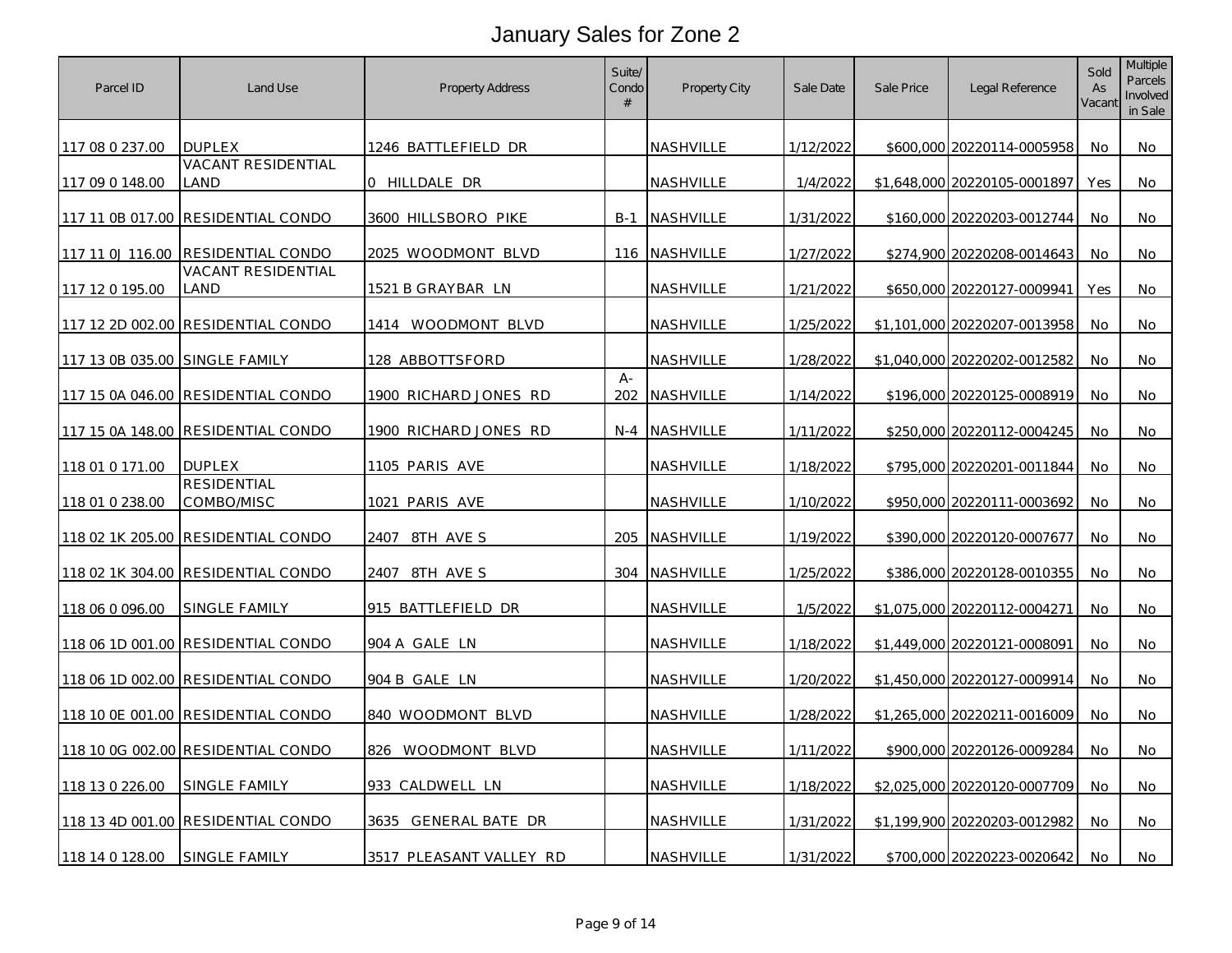| Parcel ID       | Land Use                           | <b>Property Address</b>   | Suite/<br>Condo<br># | Property City    | Sale Date | Sale Price | Legal Reference              | Sold<br>As<br>Vacant | <b>Multiple</b><br>Parcels<br>Involved<br>in Sale |
|-----------------|------------------------------------|---------------------------|----------------------|------------------|-----------|------------|------------------------------|----------------------|---------------------------------------------------|
| 128 10 0 248.00 | SINGLE FAMILY                      | 7812 DAN KESTNER CT       |                      | NASHVILLE        | 1/11/2022 |            | \$470,000 20220131-0010696   | No                   | No                                                |
|                 | 128 12 0A 154.00 RESIDENTIAL CONDO | 320 OLD HICKORY BLVD      |                      | 2803 NASHVILLE   | 1/11/2022 |            | \$402,000 20220121-0008205   | No                   | No                                                |
|                 | 128 13 0A 115.00 RESIDENTIAL CONDO | 115 WESTFIELD DR          |                      | NASHVILLE        | 1/10/2022 |            | \$220,000 20220114-0006024   | No                   | No                                                |
|                 | 128 13 0A 311.00 RESIDENTIAL CONDO | 311 WESTFIELD DR          |                      | NASHVILLE        | 1/12/2022 |            | \$250,000 20220118-0007027   | No                   | No                                                |
|                 | 128 13 0A 312.00 RESIDENTIAL CONDO | 312 WESTFIELD DR          |                      | NASHVILLE        | 1/19/2022 |            | \$235,000 20220128-0010548   | No                   | No.                                               |
| 129 08 0 062.00 | SINGLE FAMILY                      | 1030 PERCY WARNER BLVD    |                      | NASHVILLE        | 1/28/2022 |            | \$555,000 20220214-0016692   | No                   | No                                                |
|                 | 129 11 0A 306.00 RESIDENTIAL CONDO | 304 CANA CIR              |                      | NASHVILLE        | 1/10/2022 |            | \$330,000 20220114-0005782   | No.                  | No                                                |
|                 | 129 11 0A 818.00 RESIDENTIAL CONDO | 818 MARQUETTE DR          |                      | NASHVILLE        | 1/28/2022 |            | \$350,000 20220131-0010906   | No.                  | No                                                |
| 129 15 0 003.00 | SINGLE FAMILY                      | 58 VAUGHNS GAP RD         |                      | NASHVILLE        | 1/28/2022 |            | \$620,000 20220210-0015473   | No                   | No                                                |
|                 | 129 15 0A 016.00 RESIDENTIAL CONDO | 21<br>VAUGHNS GAP RD      | 16                   | <b>NASHVILLE</b> | 1/14/2022 |            | \$281,150 20220131-0011021   | No.                  | No                                                |
|                 | 129 15 0A 046.00 RESIDENTIAL CONDO | VAUGHNS GAP RD<br>21      |                      | 46 NASHVILLE     | 1/7/2022  |            | \$255,000 20220127-0010133   | No                   | No                                                |
| 130 05 0 090.00 | <u>SINGLE FAMILY</u>               | 122 BROOKFIELD AVE        |                      | <b>NASHVILLE</b> | 1/4/2022  |            | \$3,000,000 20220105-0002274 | No.                  | No                                                |
| 130 08 0 058.00 | SINGLE FAMILY                      | 4338 SNEED RD             |                      | NASHVILLE        | 1/25/2022 |            | \$900,000 20220126-0009465   | No                   | No                                                |
| 130 08 0 101.00 | SINGLE FAMILY                      | 3804 HARDING PL           |                      | NASHVILLE        | 1/27/2022 |            | \$850,000 20220207-0014101   | No                   | No                                                |
|                 | 130 08 0B 001.00 RESIDENTIAL CONDO | 4413 CHARLESTON PLACE CIR |                      | NASHVILLE        | 1/31/2022 |            | \$1,025,000 20220210-0015488 | No.                  | No                                                |
| 131 01 0 100.00 | SINGLE FAMILY                      | 3410 TRIMBLE RD           |                      | NASHVILLE        | 1/12/2022 |            | \$900,000 20220114-0006205   | No                   | No                                                |
|                 | 131 01 0D 117.00 RESIDENTIAL CONDO | 5025 HILLSBORO PIKE       |                      | 15-L NASHVILLE   | 1/28/2022 |            | \$225,000 20220131-0011081   | No                   | No                                                |
|                 | 131 01 0D 155.00 RESIDENTIAL CONDO | 5025 HILLSBORO PIKE       |                      | 18-J NASHVILLE   | 1/12/2022 |            | \$277,500 20220114-0005862   | No                   | No                                                |
|                 | 131 01 4B 002.00 RESIDENTIAL CONDO | 2224 CASTLEMAN DR         |                      | NASHVILLE        | 1/31/2022 |            | \$960,000 20220211-0016238   | No                   | No.                                               |
|                 | 131 02 0A 085.00 RESIDENTIAL CONDO | 2116 HOBBS RD             |                      | M-8 NASHVILLE    | 1/21/2022 |            | \$252,000 20220203-0013024   | <b>No</b>            | No                                                |
| 131 03 0 213.00 | VACANT RESIDENTIAL<br>land         | 4308 LONE OAK RD          |                      | NASHVILLE        | 1/21/2022 |            | \$4,000,000 20220202-0012130 | No.                  | Yes                                               |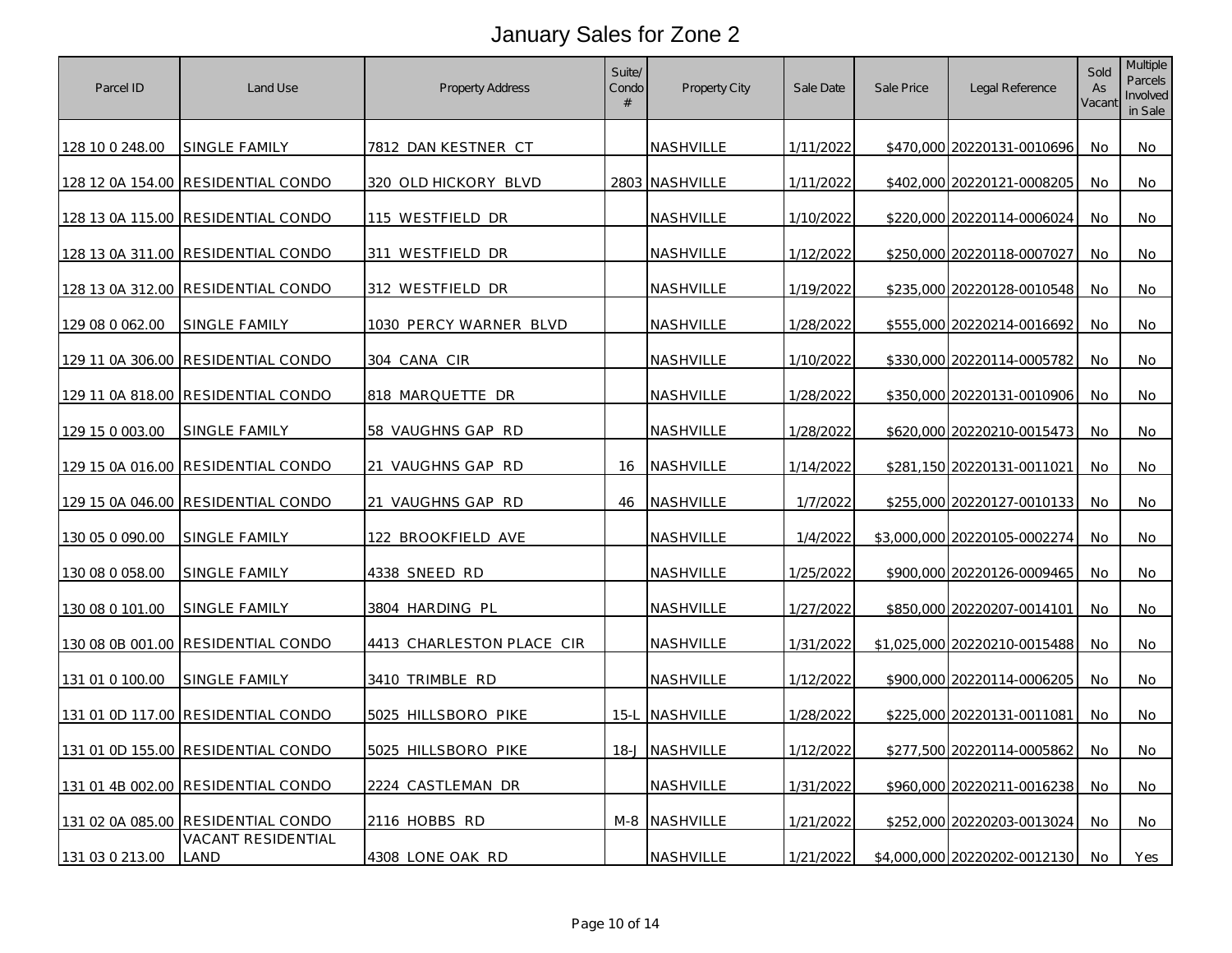| Parcel ID                      | Land Use                           | Property Address       | Suite/<br>Condo<br># | Property City    | Sale Date | Sale Price | Legal Reference              | Sold<br>As<br>Vacant | <b>Multiple</b><br>Parcels<br>Involved<br>in Sale |
|--------------------------------|------------------------------------|------------------------|----------------------|------------------|-----------|------------|------------------------------|----------------------|---------------------------------------------------|
| 131 03 0 214.00                | SINGLE FAMILY                      | 4306 LONE OAK RD       |                      | NASHVILLE        | 1/21/2022 |            | \$4,000,000 20220202-0012130 | No                   | Yes                                               |
|                                | 131 03 1U 002.00 RESIDENTIAL CONDO | 1904 KIMBARK DR        |                      | NASHVILLE        | 1/27/2022 |            | \$1,200,000 20220210-0015407 | No                   | No                                                |
| 131 03 3F 001.00               | VACANT RESIDENTIAL<br>LAND         | 1805 KIMBARK DR        |                      | <b>NASHVILLE</b> | 1/25/2022 |            | \$1,100,000 20220128-0010352 | Yes                  | Yes                                               |
| 131 03 3F 002.00               | VACANT RESIDENTIAL<br>LAND         | KIMBARK DR<br>1807     |                      | NASHVILLE        | 1/25/2022 |            | \$1,100,000 20220128-0010352 | <b>Yes</b>           | Yes                                               |
| 131 03 3F 004.00               | VACANT RESIDENTIAL<br>LAND         | <u>1811 KIMBARK DR</u> |                      | NASHVILLE        | 1/25/2022 |            | \$1,100,000 20220128-0010352 | Yes                  | <b>Yes</b>                                        |
| 131 04 0 123.00                | SINGLE FAMILY                      | 1122 WOODVALE DR       |                      | <b>NASHVILLE</b> | 1/24/2022 |            | \$605,000 20220126-0009370   | No                   | No                                                |
|                                | 131 05 0B 317.00 RESIDENTIAL CONDO | 317 SUMMIT RIDGE CIR   |                      | <b>NASHVILLE</b> | 1/14/2022 |            | \$245,000 20220118-0006652   | No                   | No                                                |
| 131 06 0C 059.00 SINGLE FAMILY |                                    | 79 RAVENWOOD HILLS CIR |                      | <b>NASHVILLE</b> | 1/3/2022  |            | \$859,300 20220113-0005004   | No.                  | No                                                |
|                                | 131 06 0D 518.00 RESIDENTIAL CONDO | 518 BELAIR WAY         |                      | NASHVILLE        | 1/31/2022 |            | \$570,000 20220210-0015526   | No                   | No                                                |
| 131 07 0 071.00                | ZERO LOT LINE                      | 4417 BELMONT PARK TER  |                      | NASHVILLE        | 1/10/2022 |            | \$805,000 20220114-0006294   | No                   | No                                                |
| 131 07 0A 005.00 SINGLE FAMILY |                                    | 104 JAMESBOROUGH CT    |                      | <b>NASHVILLE</b> | 1/19/2022 |            | \$780,000 20220128-0010456   | No                   | No                                                |
| 132 01 0 021.00                | SINGLE FAMILY                      | 1023 WOODVALE DR       |                      | NASHVILLE        | 1/18/2022 |            | \$761,250 20220119-0007382   | No.                  | No                                                |
| 132 03 0 002.00                | SINGLE FAMILY                      | 4040 FRANKLIN PIKE     |                      | NASHVILLE        | 1/6/2022  |            | \$2,184,000 20220111-0003398 | No.                  | No                                                |
| 132 05 0 038.00                | SINGLE FAMILY                      | 4112 CRESTRIDGE DR     |                      | NASHVILLE        | 1/18/2022 |            | \$3,350,000 20220127-0009716 | No                   | No                                                |
| 132 05 0J 001.00               | RESIDENTIAL CONDO                  | 4164 OUTER DR          |                      | NASHVILLE        | 1/18/2022 |            | \$1,525,000 20220128-0010399 | No                   | No                                                |
|                                | 132 05 0X 002.00 RESIDENTIAL CONDO | 946 B GLENDALE LN      |                      | <b>NASHVILLE</b> | 1/28/2022 |            | \$1,325,000 20220218-0019375 | No                   | No                                                |
| 132 09 0 019.00                | SINGLE FAMILY                      | 4425 LEALAND LN        |                      | NASHVILLE        | 1/3/2022  |            | \$2,300,000 20220113-0005337 | No                   | No                                                |
| 132 09 0 084.00                | <b>SINGLE FAMILY</b>               | 916 CADILLAC AVE       |                      | NASHVILLE        | 1/5/2022  |            | \$685,000 20220112-0003889   | No                   | No                                                |
|                                | 141 03 0C 003.00 RESIDENTIAL CONDO | 2256 BELLE CREEK WAY   |                      | NASHVILLE        | 1/28/2022 |            | \$385,000 20220211-0015994   | No                   | No                                                |
| 141 05 0A 003.00 SINGLE FAMILY |                                    | 1045 NUNNERY LN        |                      | NASHVILLE        | 1/21/2022 |            | \$590,000 20220201-0011834   | No                   | No                                                |
| 141 05 0A 098.00 SINGLE FAMILY |                                    | 713 WOLFEBORO LN       |                      | NASHVILLE        | 1/14/2022 |            | \$510,000 20220118-0006490   | No                   | No                                                |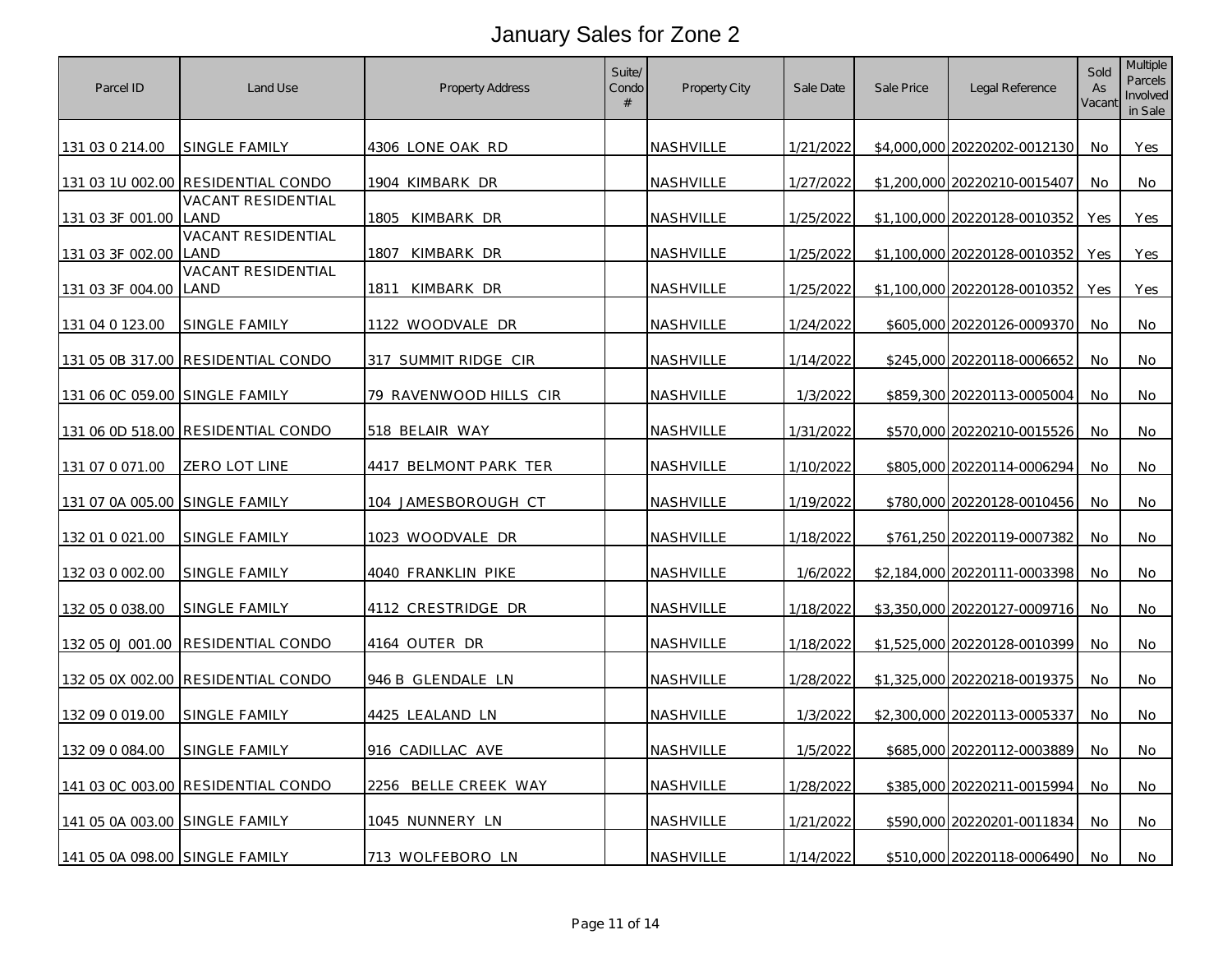| Parcel ID                      | Land Use                           | Property Address                        | Suite/<br>Condo<br># | Property City    | Sale Date | Sale Price | Legal Reference            | Sold<br>As<br>Vacant | <b>Multiple</b><br>Parcels<br>Involved<br>in Sale |
|--------------------------------|------------------------------------|-----------------------------------------|----------------------|------------------|-----------|------------|----------------------------|----------------------|---------------------------------------------------|
| 141 05 0A 198.00 SINGLE FAMILY |                                    | 1284 SCARCROFT LN                       |                      | NASHVILLE        | 1/24/2022 |            | \$455,000 20220228-0022310 | No                   | No                                                |
| 141 05 0A 248.00 SINGLE FAMILY |                                    | 792 GLOUCESTER LN                       |                      | NASHVILLE        | 1/4/2022  |            | \$452,000 20220112-0004478 | No                   | No                                                |
| 141 06 0A 046.00 SINGLE FAMILY |                                    | 7729 POPLAR RIDGE DR                    |                      | <b>NASHVILLE</b> | 1/20/2022 |            | \$425,000 20220203-0013056 | No                   | No                                                |
| 141 07 0B 047.00 SINGLE FAMILY |                                    | 809 AUTUMN CT                           |                      | NASHVILLE        | 1/20/2022 |            | \$448,000 20220202-0012187 | No.                  | No                                                |
| 141 12 0B 038.00 SINGLE FAMILY |                                    | 7112 BAY COVE TRL                       |                      | <b>NASHVILLE</b> | 1/10/2022 |            | \$346,000 20220128-0010545 | No                   | No                                                |
| 142 01 0A 058.00               | <b>RESIDENTIAL CONDO</b>           | 8207 SAWYER BROWN RD                    |                      | J-2 NASHVILLE    | 1/14/2022 |            | \$250,000 20220128-0010315 | No                   | No                                                |
| 142 02 0 132.00                | <b>DUPLEX</b>                      | 7401 HARROW DR                          |                      | NASHVILLE        | 1/28/2022 |            | \$600,000 20220418-0044234 | No                   | No                                                |
| 142 04 0A 166.00               | <b>RESIDENTIAL CONDO</b>           | 214 OLD HICKORY BLVD                    |                      | 166 NASHVILLE    | 1/11/2022 |            | \$244,900 20220113-0004941 | No.                  | No.                                               |
|                                | 142 05 0C 055.00 RESIDENTIAL CONDO | 1015 TODD PREIS DR                      |                      | NASHVILLE        | 1/11/2022 |            | \$350,000 20220119-0007336 | No                   | No                                                |
| 142 06 0A 191.00               | <b>RESIDENTIAL CONDO</b>           | 810 BELLEVUE RD                         |                      | 191 NASHVILLE    | 1/14/2022 |            | \$210,000 20220127-0010155 | No                   | No                                                |
|                                | 142 07 0F 040.00 RESIDENTIAL CONDO | 7252 HIGHWAY 70 S                       |                      | 1002 NASHVILLE   | 1/7/2022  |            | \$371,000 20220111-0003465 | No                   | No                                                |
|                                | 142 08 0A 019.00 RESIDENTIAL CONDO | 103 FOX TRL                             |                      | NASHVILLE        | 1/31/2022 |            | \$410,500 20220211-0015878 | No.                  | No                                                |
|                                | 142 09 0B 827.00 RESIDENTIAL CONDO | 827 GENERAL GEORGE PATTON<br><b>RD</b>  |                      | NASHVILLE        | 1/31/2022 |            | \$326,000 20220328-0035642 | No.                  | No                                                |
|                                | 142 09 0D 031.00 RESIDENTIAL CONDO | 1126 GENERAL GEORGE PATTON<br><b>RD</b> |                      | NASHVILLE        | 1/21/2022 |            | \$327,000 20220124-0008558 | No                   | No                                                |
|                                | 142 09 0D 128.00 RESIDENTIAL CONDO | 1061 GENERAL GEORGE PATTON<br><b>RD</b> |                      | NASHVILLE        | 1/26/2022 |            | \$345,000 20220128-0010210 | No.                  | No                                                |
|                                | 142 10 0E 036.00 RESIDENTIAL CONDO | 7528 STATION DR                         |                      | <b>NASHVILLE</b> | 1/14/2022 |            | \$390,000 20220118-0006975 | No                   | No                                                |
|                                | 142 10 0E 046.00 RESIDENTIAL CONDO | 7508 STATION DR                         |                      | NASHVILLE        | 1/12/2022 |            | \$395,000 20220114-0006007 | No                   | No                                                |
| 142 11 0 031 00                | SINGLE FAMILY                      | 7157 BIRCH BARK DR                      |                      | NASHVILLE        | 1/13/2022 |            | \$485,000 20220202-0012337 | No                   | No                                                |
| 142 11 0 051.00                | SINGLE FAMILY                      | 504 HOLLY HILL CT                       |                      | NASHVILLE        | 1/27/2022 |            | \$585,000 20220208-0014553 | No                   | No                                                |
| 142 11 0B 008.00 SINGLE FAMILY |                                    | 901 MAGNOLIA CTW                        |                      | NASHVILLE        | 1/13/2022 |            | \$465,000 20220124-0008638 | No                   | No                                                |
| 142 13 0A 147.00 SINGLE FAMILY |                                    | 704 GLENIRIS CT                         |                      | NASHVILLE        | 1/20/2022 |            | \$472,500 20220203-0012980 | No.                  | No                                                |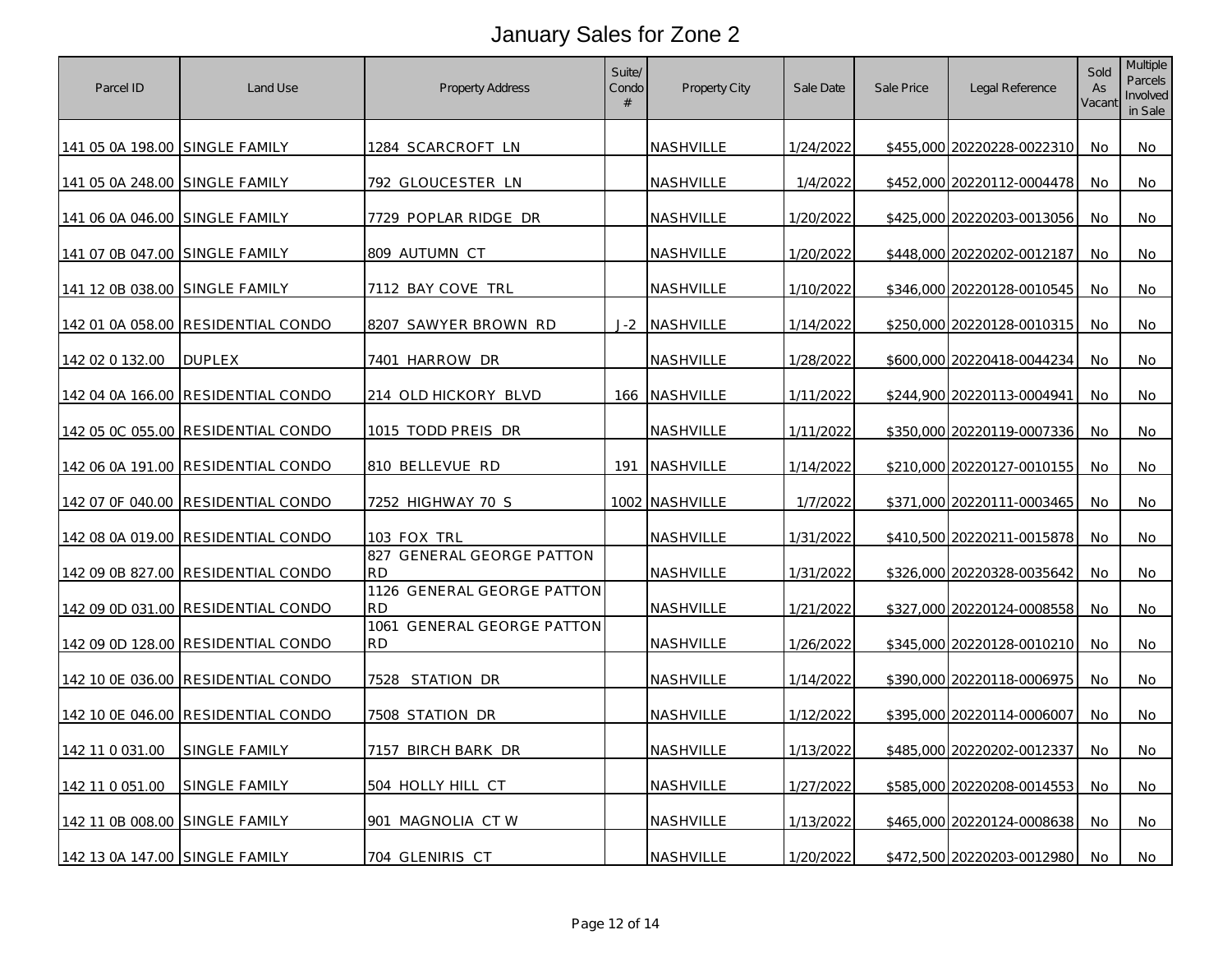| Parcel ID                      | Land Use                           | Property Address     | Suite/<br>Condo<br># | Property City    | Sale Date | Sale Price | Legal Reference              | Sold<br>As<br>Vacant | <b>Multiple</b><br>Parcels<br>Involved<br>in Sale |
|--------------------------------|------------------------------------|----------------------|----------------------|------------------|-----------|------------|------------------------------|----------------------|---------------------------------------------------|
| 142 13 0B 198.00 SINGLE FAMILY |                                    | 1316 MORTON MILL CT  |                      | NASHVILLE        | 1/14/2022 |            | \$536,900 20220127-0009851   | No                   | No                                                |
|                                | 142 13 0C 004.00 RESIDENTIAL CONDO | 8591 SAWYER BROWN RD |                      | NASHVILLE        | 1/11/2022 |            | \$425,000 20220113-0005006   | No                   | No                                                |
| 142 14 0 075.00                | SINGLE FAMILY                      | 746 HARPETH KNOLL RD |                      | <b>NASHVILLE</b> | 1/4/2022  |            | \$520,000 20220105-0001913   | No                   | No                                                |
| 142 15 0 001.00                | SINGLE FAMILY                      | 654 HARPETH BEND DR  |                      | NASHVILLE        | 1/20/2022 |            | \$500,000 20220207-0013628   | No                   | No                                                |
|                                | 142 15 0A 012.00 RESIDENTIAL CONDO | 110 BELLEVUE RD      |                      | 12 NASHVILLE     | 1/27/2022 |            | \$250,000 20220209-0014894   | No                   | No                                                |
| 142 16 0A 051.00               | SINGLE FAMILY                      | 1216 BEDFORDSHIRE CT |                      | <b>NASHVILLE</b> | 1/12/2022 |            | \$753,000 20220121-0008051   | No                   | No                                                |
| 142 16 0C 016.00 SINGLE FAMILY |                                    | 2717 N HIGHLANDS DR  |                      | NASHVILLE        | 1/27/2022 |            | \$680,000 20220210-0015501   | No                   | No                                                |
| 143 02 0A 073.00               | <b>VACANT RESIDENTIAL</b><br>LAND  | 625 HARPETH TRACE DR |                      | NASHVILLE        | 1/13/2022 |            | \$160,000 20220118-0006558   | Yes                  | No.                                               |
| 144 10 0 051.00                | SINGLE FAMILY                      | 2148 TIMBERWOOD DR   |                      | NASHVILLE        | 1/4/2022  |            | \$1,010,000 20220112-0003985 | No                   | No                                                |
| 145 03 0 022.00                | SINGLE FAMILY                      | 1500 DRESDEN CIR     |                      | NASHVILLE        | 1/7/2022  |            | \$695,000 20220111-0003655   | No.                  | No                                                |
| 145 03 0 022.00                | SINGLE FAMILY                      | 1500 DRESDEN CIR     |                      | <b>NASHVILLE</b> | 1/7/2022  |            | \$795,000 20220111-0003666   | No                   | No                                                |
| 146 10 0 081.00                | SINGLE FAMILY                      | 5026 FRANKLIN PIKE   |                      | NASHVILLE        | 1/21/2022 |            | \$6,600,000 20220124-0008494 | No.                  | No                                                |
| 155 03 0A 024.00 SINGLE FAMILY |                                    | 109 ROLLING RIVER CT |                      | NASHVILLE        | 1/12/2022 |            | \$410,000 20220120-0007836   | No                   | No                                                |
| 155 07 0A 027.00               | <b>SINGLE FAMILY</b>               | 7177 FORREST OAKS DR |                      | NASHVILLE        | 1/31/2022 |            | \$625,000 20220308-0025929   | No                   | No                                                |
| 155 08 0B 050.00 SINGLE FAMILY |                                    | 6216 WILLOW OAK DR   |                      | NASHVILLE        | 1/11/2022 |            | \$480,000 20220114-0006173   | No.                  | No                                                |
| 155 08 0B 071.00 SINGLE FAMILY |                                    | 6112 S RIVERBEND DR  |                      | NASHVILLE        | 1/12/2022 |            | \$470,000 20220124-0008414   | No                   | No                                                |
| 155 10 0A 075.00 SINGLE FAMILY |                                    | 149 SEQUOYAH LN      |                      | NASHVILLE        | 1/17/2022 |            | \$605,000 20220208-0014439   | No                   | No                                                |
| 155 15 0 002.00                | SINGLE FAMILY                      | 8363 GREENVALE DR    |                      | NASHVILLE        | 1/31/2022 |            | \$565,000 20220210-0015543   | No                   | No                                                |
| 155 16 0A 090.00 SINGLE FAMILY |                                    | 6117 DEERBROOK DR    |                      | NASHVILLE        | 1/27/2022 |            | \$720,000 20220201-0011767   | No                   | No                                                |
| 156 00 0 041.02                | SINGLE FAMILY                      | 7875 HIGHWAY 100     |                      | NASHVILLE        | 1/25/2022 |            | \$600,000 20220207-0014097   | No                   | No                                                |
|                                | 156 05 0A 046.00 RESIDENTIAL CONDO | 1102 SMOKEWOOD WAY   |                      | NASHVILLE        | 1/21/2022 |            | \$481,000 20220127-0009961   | No                   | No                                                |